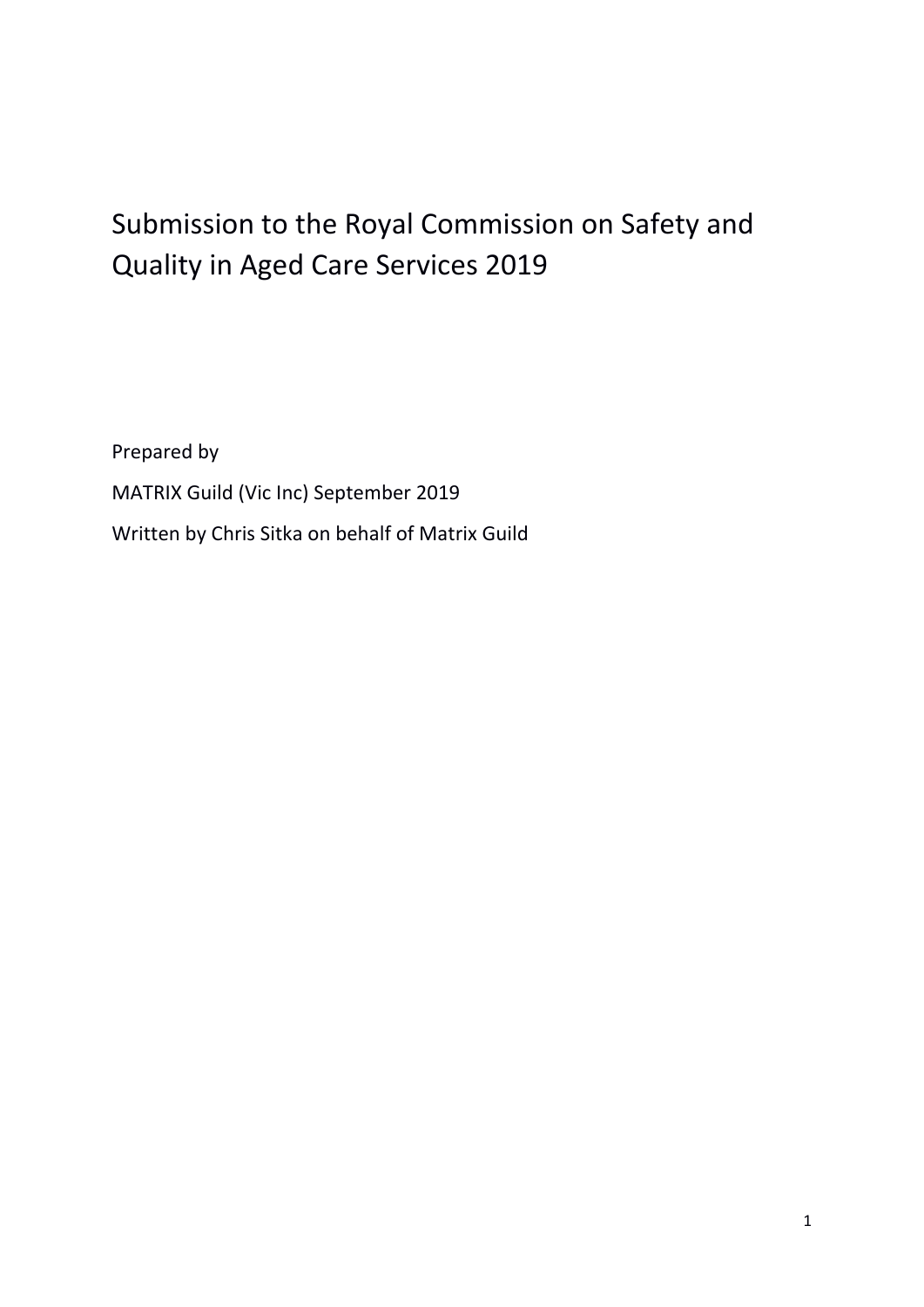# **INDEX**

| <b>Our Organisation</b>                  | 3  |
|------------------------------------------|----|
| Introduction                             | 4  |
| Summary                                  | 4  |
| Quality and meeting needs of lesbians    | 6  |
| Forms of Abuse                           | 8  |
| Causes of systemic failures for lesbians | 10 |
| <b>Future challenges</b>                 | 14 |
| What Government can do                   | 15 |
| What the age care industry can do        | 20 |
| Other concerns                           | 22 |
| Good models of care for lesbians         | 22 |
| Recommendations                          | 24 |
| References                               | 26 |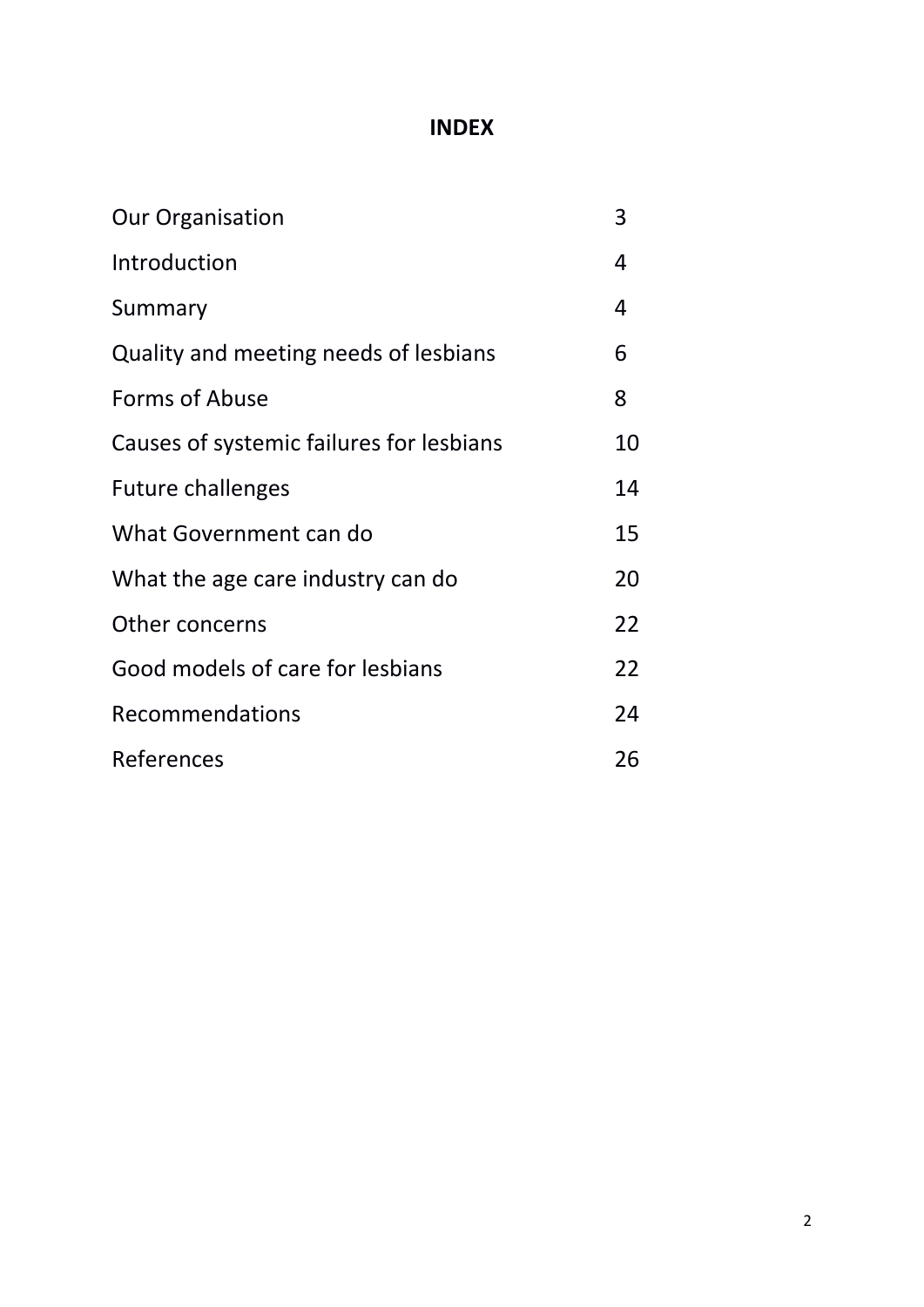# **MATRIX GUILD**

Matrix Guild (Victoria Inc) is self unfunded, voluntary organisation that receives no government funding established in 1992 and is the only national organisation able to provide detailed information about **older lesbians**. There is no other lesbian specific advocacy and support organisation for lesbians across Australia. Matrix Guild works primarily to promote appropriate advice, information, care and support for older lesbians, provides some accommodation for financially disadvantaged ageing lesbians and challenges ageism and discrimination against older lesbians.

Over the last 27 years we have built a vast wealth of knowledge about the experiences of lesbians with ageing, aged care, living with a disability, palliative care and dying. **There is no doubt that we are the Australian experts in this area.** Not least because members of our governing management committee are also Aged Care clients and carers. Though we are a Victorian organisation we are strongly linked in with older lesbians and older lesbian organisations throughout Australia, with whom we meet regularly and also have occasional enquiries from overseas. We discuss our issues around ageing and aged care both informally and in workshops, meetings, and community forums. In addition, some members have strong ongoing links with lesbian organisations overseas.

Matrix Guild:

- runs a monitored and supported Volunteer Visiting Program in which our members visit older isolated lesbians in their homes
- promotes social contact and mutual support for older lesbians
- runs several social events each year including a weekly coffee club
- publishes a regular online newsletter
- has produced a number of publications and videos to educate about discrimination against lesbians. eg. "*We Live here Too*: *A Guide to lesbian Inclusive Practice in Aged Care"* (2011) and "*Permission to Speak*. *Determining strategies towards the development of GLBT friendly aged care services*"
- has been, and is, a source of research participants for academics researching older lesbians
- encourages older lesbians to participate in relevant consultations with government and community agencies across the country such as the Ageing Diversity Framework

Over the years Matrix Guid has researched lesbian experiences of aged care and has done considerable outreach to educate Aged Care service providers both in Aged Care facilities, at conferences and relevant events (e.g. forums on elder abuse, discrimination, etc.) attended by service providers such as Home Help, etc. Some of our materials can be viewed on our website [4]

I am a long serving committee member, a lifelong lesbian aged 67 with decades of experience in advocacy and representation, and I am writing this submission on behalf of Matrix Guild (Vic).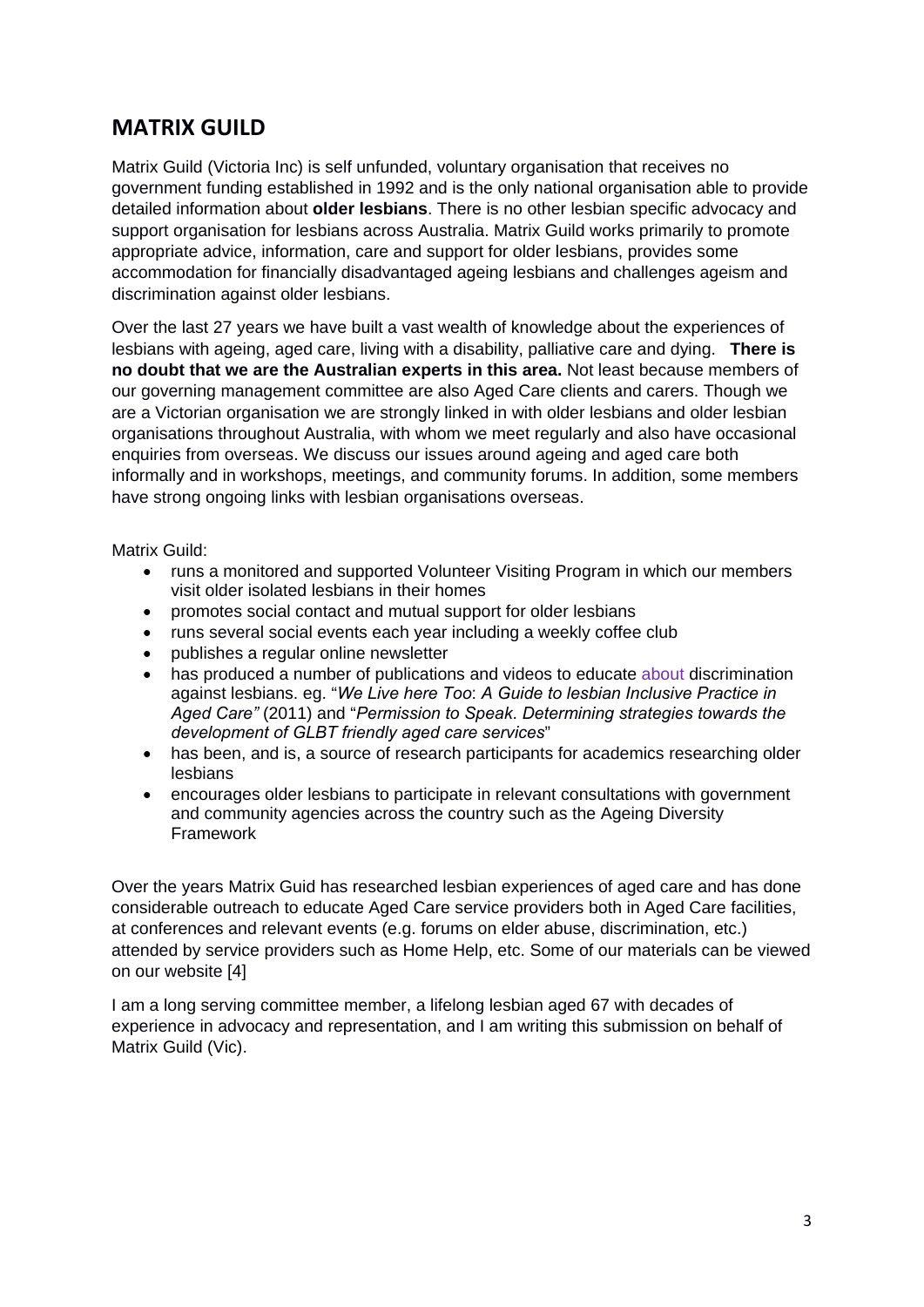#### **INTRODUCTION**

Matrix welcomes the opportunity to provide this written submission to the Royal Commission in relation to Aged Care Quality and safety. We are pleased because **there are more lesbians receiving aged care services [2] than any of the other groups** who are the focus of the ground breaking National LGBTI Ageing and Aged Care Strategy launched in 2015. [1] We are particularly pleased to be able to highlight our particular realities and concerns, rather than be subsumed under a generic LGBTIQ+ submission.

This submission does not presume to speak about or on behalf of ageing Indigenous lesbians (even though we have some Indigenous members) or trans lesbians. We strongly believe it is essential members of all marginalised groups speak as insiders about their different lived experiences and needs. Therefore, this submission is based on the priorities, issues and experiences of *lesbians born and raised female.* Throughout this submission "lesbian" has this meaning because we are speaking about and for ourselves as insiders.

Many of the preconditions for high quality and safe services and care for ageing lesbians are quite distinct from *all those represented by the other "letters*" in the 2015 LGBTI Aged Care Strategy:

> "The National (LGBTI) Ageing and Aged Care Strategy aims to improve the ageing and aged care experience of LGBTI elders and *ensure equitable access to high-quality, culturally appropriate* aged care for all LGBTI people" [ 1]

This submission is a general overview of the specific difficulties faced by lesbians in accessing and receiving high quality culturally appropriate aged care. It offers some background and suggestions for addressing the issues based on the experiences of this organisation, individual lesbians, and lesbian communities it advocates for across Australia.

#### **SUMMARY**

There is very little knowledge about the realities of lesbian lives and specific care needs and therefore, the quality of care for ageing lesbians is significantly compromised.

There is discrimination and prejudice against lesbians in the aged care system and not enough is being done to counteract this and ensure the safety of lesbians.

Ageing lesbians are the most numerous of the LGBTIQA+ groups needing and using aged care services but receive the least attention, along with bisexuals, in training and materials for the aged care sector.

The Australian Government, Aged Care providers and the broader community need to recognise there is more than one 'community' or organisation which can represent lesbians, gay men, intersex people, etc.

The distinct needs of lesbians need to be sought, and reported on, in consultations and policy making, to ensure the aims of the National LGBTI Ageing and Aged Care Strategy can be achieved for lesbians.

We would argue no lesbian is an LGBTIQA+ **person** and so older lesbians need to be empowered to have a greater influence on aged care delivery so that it becomes high quality, welcoming and relevant to them.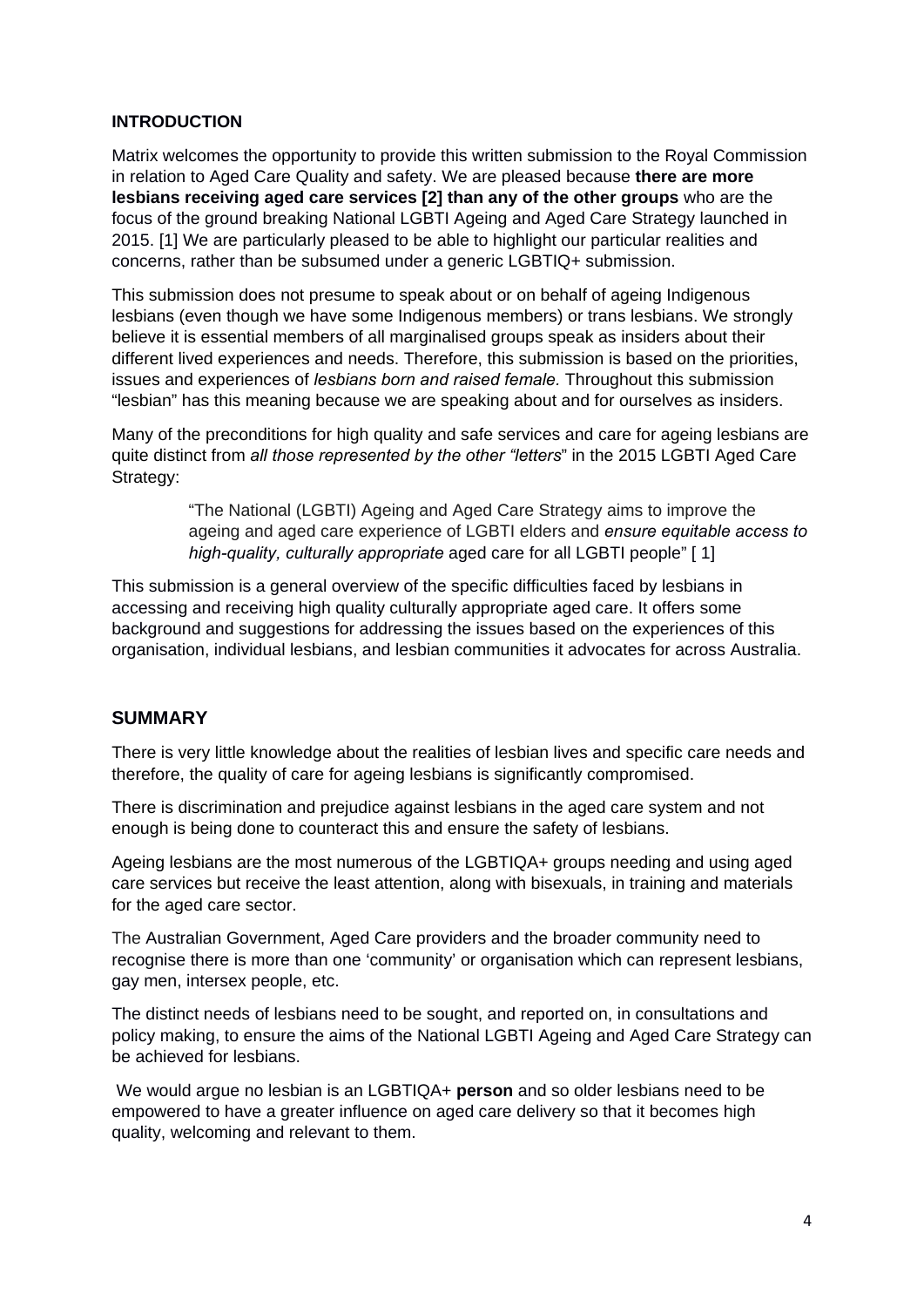Currently training within the aged care sector does not give sufficient attention to the specific cultural, social and emotional needs of lesbians. It is unreasonable to expect staff to understand and meet those needs without comprehensive information, professional development and resources about lesbians. There are serious deficiencies in this regard, due to the gatekeeping role of some peak LGBTIQA+ organisations charged with advising government, or designing and delivering the training. This is aided and abetted by government policy, and/or practice, at national and state level that continue to lump lesbian needs in an ill-defined LGBTIQA+ group, even to the extent of refusing any funding request by Matrix Guild. We have been informally advised at a very senior level that this is because our requests relate only to lesbians (the reason we have existed for 27 years) and do not encompass LGBTIQA+. This grouping would appear to be solely for the convenience of government and has little to do with the needs of lesbians.

The widespread approach to care services based on "we treat everyone the same" does significant harm to lesbians because it means lesbians are treated the 'same' as heterosexual women and in doing so, ignores how abusive and isolating this is.

Years of living as a despised minority, coupled with everyday experiences of prejudice, means high quality care and services for lesbians must be free of heterosexual myths, stereotypes and discriminations. However, there is **a long way to go before ageing lesbians can be as relaxed receiving care, as they were living in their own homes before care services were needed.**

A number of faith- based aged care providers discriminate against lesbians and because of their employment policies, are unable to provide quality, culturally appropriate and safe care for lesbians. The means options for lesbians are significantly reduced and there is not equitable access to services compared to heterosexual women. This discrimination forces older lesbians back 'in the closet' at their most vulnerable point.

The model used to establish the facilities for specific CALD groups, is the ideal and most frequently suggested model for high quality and safe aged care for lesbians- in other words the provision of care settings specifically for lesbians; an "old dykes home". In the absence of any such residential facilities there are number of culturally safe strategies which could be adopted, including cluster accommodation in existing facilities and conscious visibility of lesbian staff and managers. The Federal government making LGBTI one of the 4 priority communities in the 2018-19 Aged Care Approvals Round (ACAR) funding round provides the opportunity to develop innovative approaches to the delivery of quality, safe care for lesbians.

Quality aged care for old lesbians requires more research evidence and greater knowledge and understanding of older lesbians, their culture and the communities they have created. This requires targeted funding of lesbian specific organisations, such as Matrix Guild, (rather than a hidden but nevertheless blanket exclusion of Matrix Guild from Government funding opportunities) and research to inform more innovative policies and strategies to ensure equitable access to services and appropriate care.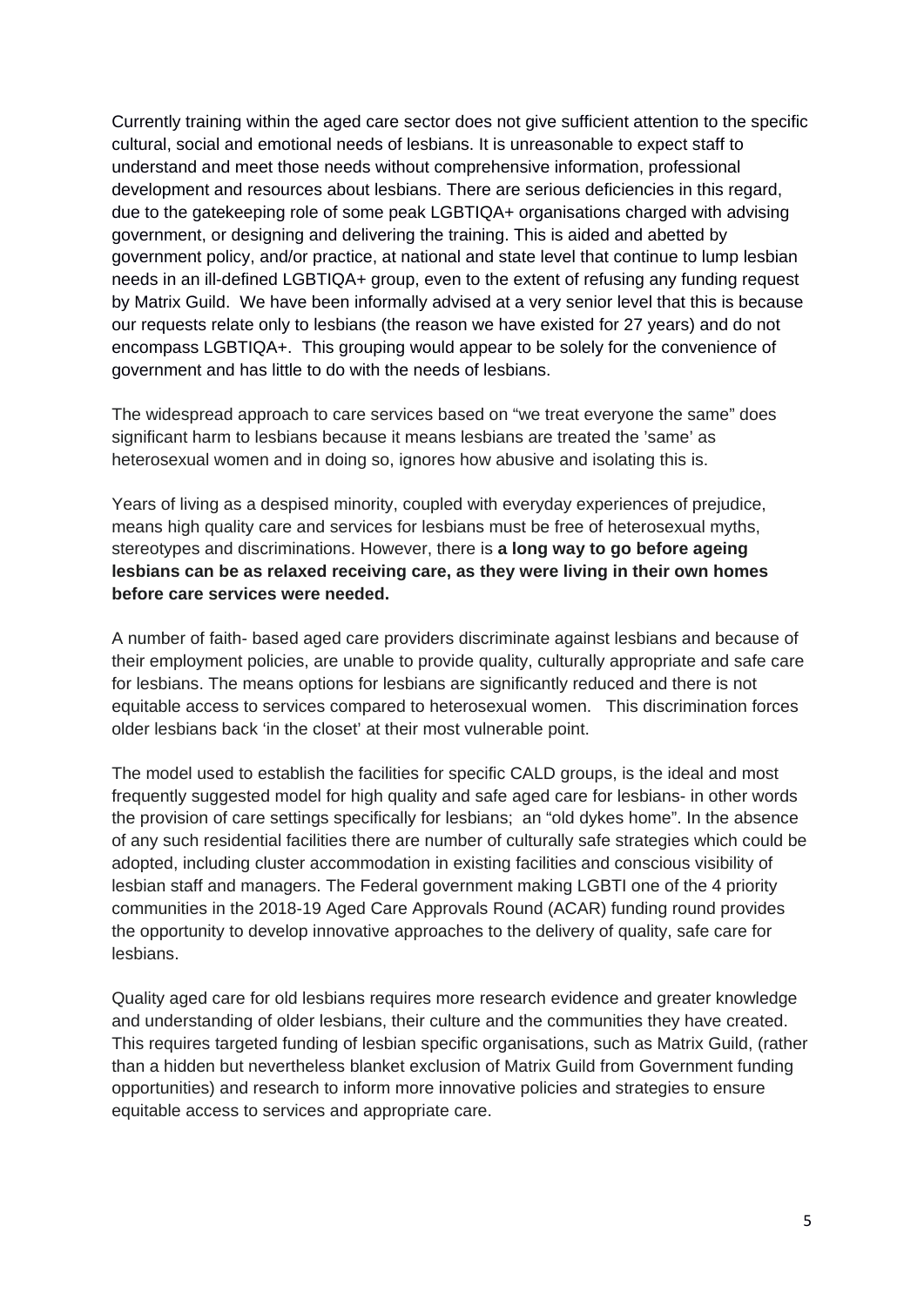#### **THE TERMS OF REFERENCE**

#### **THE QUALITY OF AGED CARE SERVICES AND THE ABILITY TO MEET THE NEEDS OF OLDER LESBIANS**

We believe it is very important to pay attention to specifically lesbian concerns and experiences. However, Matrix Guild is most concerned this is not happening. Instead, other groups of the LGBTIQ+ demographic are currently prioritised, sometimes even at the expense of lesbians. Ageing lesbians do not have a great deal in common with the other GBTIQA+ communities.

Because women (biological) outlive men by around five years [2], there are and will be more old lesbians needing aged care services, than any of the other groups. The numbers of gay men over 65 are significantly diminished because of the historical impacts of the AIDS epidemic.

The Australian female population over 65 years is 1 828 611 [2] with around 22 000 lesbians, based on a low estimate of 1.2% of the female population [3] Some estimates are as high as 4% [8]. The sex and age breakdown of national figures for home community services [2] means an estimated 4800 old lesbians are likely to have support and over a 1000 are likely to be receiving home care packages. Women make up 69% of residents in residential care [2] which means at least 2400 could be lesbians.

#### **Recognising lesbians – not necessarily visible**

Aged Care providers often, now, are willing and trying to be 'lesbian friendly'. But how is this to be actually achieved, and what does culturally safe care look like in practice?

They may be willing, but are caught in a dilemma: Old lesbians are often (I would say usually) fearful of outing themselves to providers. At a time in their life when they are suffering a number of frailties they simply may not have the strength to advocate for themselves. Providers are not willing to ask outright in case they intimidate or mis-identify lesbians. This requires education of staff by lesbians familiar with, or at least well educated about, the lives and fears of old lesbians. Lesbians can be invited to speak at staff meetings and invited onto the organisations reference groups.

Organisations can develop induction procedures which signal that they are lesbian friendly, eg. the design of brochures, forms, visible photos of lesbians, etc. Although there is a 'Rainbow Tick' accreditation available, which can be educative, Matrix Guild does not recommend its wholesale adoption because some of what it promotes is not lesbian friendly. In addition, very few aged care providers have adopted it which seems to indicate that they are so far unwilling to spend money and time on making their services safe for those under the LGBTI umbrella.

A voiced willingness to treat lesbians "just like everyone else" *which in practice means like heterosexual women***,** or even to, more fairly, recognise our particular needs and vulnerabilities, is of no use if it does not include pro-active steps to change the entrenched hetero-dominant and hetero-normative culture in aged care. Bringing about change in such a taken for granted culture presents enormous challenges for the aged care industry. However, there are some suggestions later for addressing these challenges.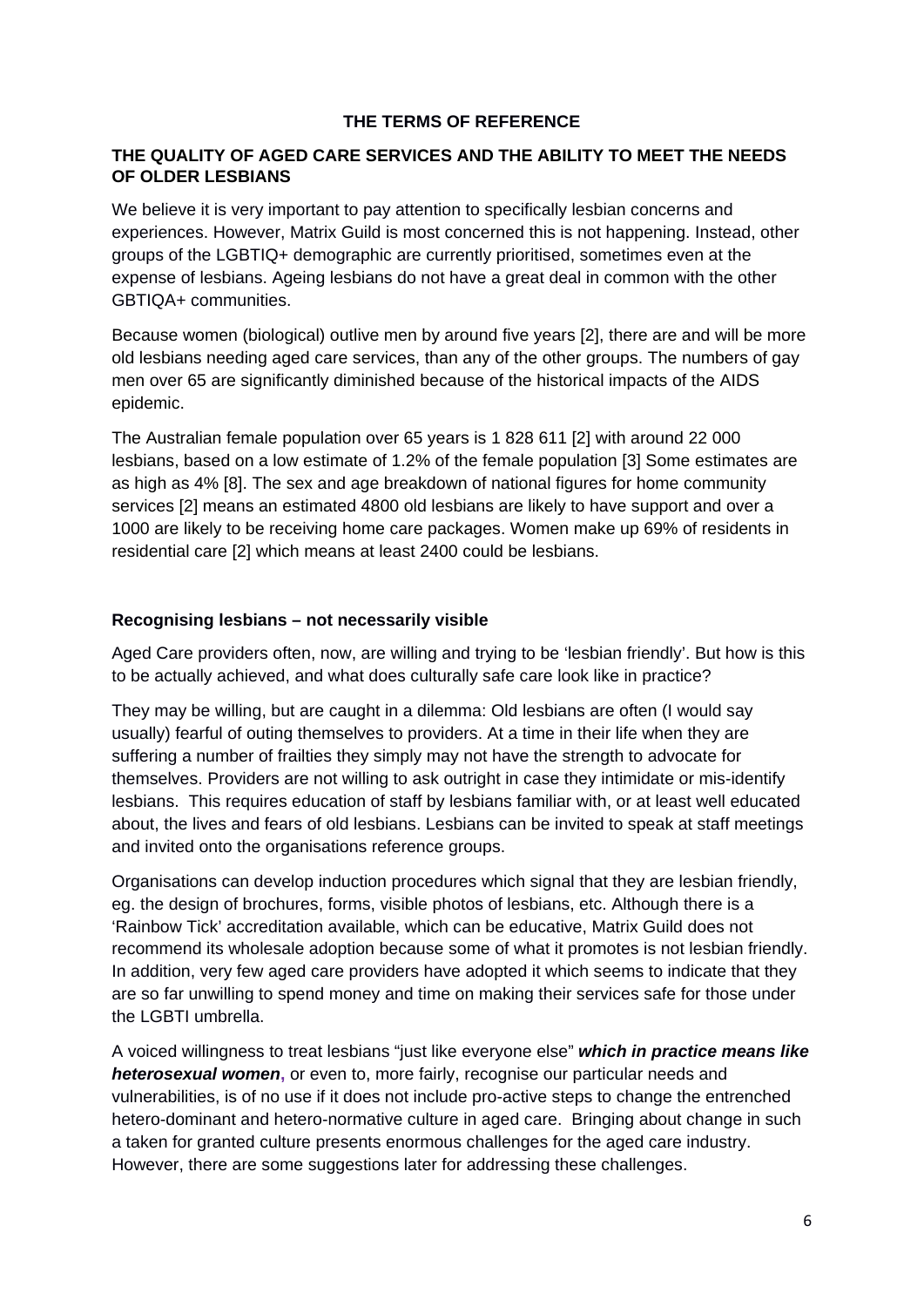Much greater attention is required to ensure a culturally safe environment for lesbians, in the same way cultural safety is provided for all CaLD groups. An organisation needs to send strong signals that lesbians are welcome, their partners and 'family' are accepted and will be sensitively received and cared for. It needs also to be aware that old lesbians may never feel safe enough, or it may take a long time to feel safe enough, to 'come out' and allow them that right to be less visible.

Some lesbians, especially in the currently old age cohort, have been lesbians without ever voicing that to anyone. Some have not fully admitted to themselves that they are lesbians. Or they may not be comfortable with being named as such in any way. That does not mean that they can be relaxed in aged care settings and are not impacted by things like assumptions that they have never married, or never had a female partner, or never experienced loss of a partner because they have ticked a box on a form saying "never married". The questions and language on assessment and induction forms can be a major barrier to lesbians identifying themselves to aged care services.

Many older lesbians will not, and do not, self identify themselves to aged care providers. A life time of caution and fear, experienced over decades, is not easily overcome. An Aged Care worker may believe themselves to be open minded and accepting of lesbians, but the experiences of old lesbians means they have no expectation of warm acceptance.

Some older lesbians suffered enormously from gay-conversion therapy or overt discrimination and as they age memories re-surface and they may become fearful of authority figures and institutions.

In our experience even lesbians who have lived a relatively open confident life become fearful and closeted once they become vulnerable and dependent on carers, particularly in heterosexual environments.

As one lesbian member of Matrix said: "*When I signed up for Home Care I took down my lesbian art works and photos and hid my lesbian books away."* Another said*, "I mention my lesbian partners and experiences and my comments are totally ignored.*" Such reports are very common and indicate how the needs of lesbians are not being met, because they have to hide all of themselves for fear of the negative judgements that can lead to poor quality services and stressful social relationships.

#### **Social Change & discrimination**

It is apparent that many people believe that the advent of legal Gay Marriage has ended discrimination against lesbians and gay men. However, the fact is that deeply embedded discrimination and negative attitudes towards/about lesbians are still prevalent and largely unaddressed. This profoundly affects the quality of aged care lesbians are likely to receive because being themselves is highly risky and anxiety provoking.

In some instances, discrimination has risen with increased visibility and public awareness. For example when I researched Violence against lesbians in NSW in the 1990s for the UN approved NGO Coalition of Activist Lesbians (COAL) I found incidents of attacks increased around the time of Mardi Gras. It has become harder to hide from hostile family and community members. Forms of discrimination and negative judgments are multiple and insidious, and most often invisible to those who do not suffer from them – for instance an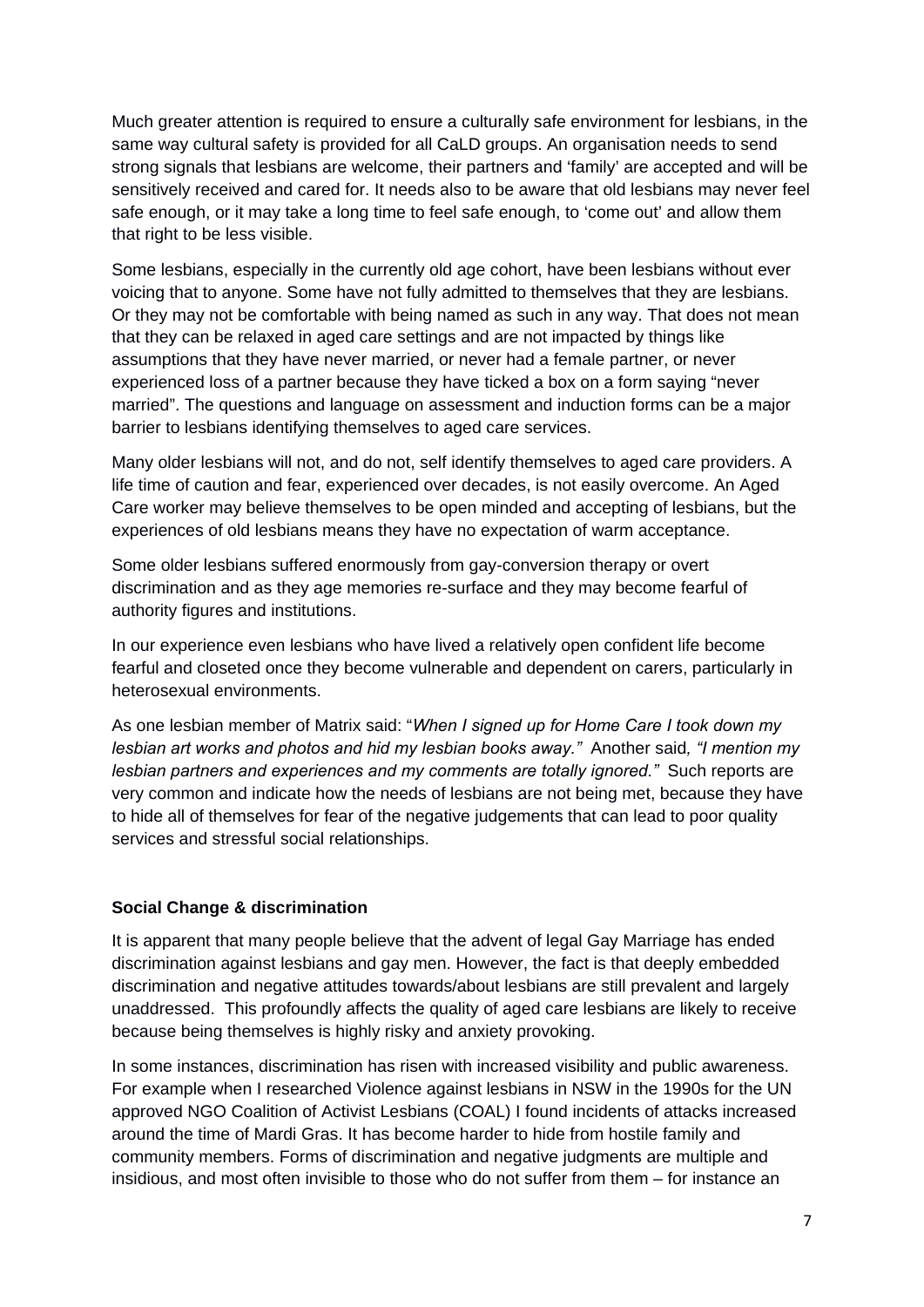aged care worker who is overheard saying," isn't it sad she never had children" is unlikely to be able to meet the needs of older lesbians in their care.

It was common for lesbian couples living together through the 1940s, 50s, 60s, 70s, 80s, 90s and even this century to maintain two bedrooms and separate wardrobes so that they could present to family and non- lesbian friends and workmen, etc that they were 'just friends sharing a house'. Indeed for those lesbians who did have children this behaviour was mandatory if they wished to succeed in custody negotiations.

It can be very hard for aged care services to be mindful of the numerous and difficult decisions older lesbians *are making everyday concerning who and when* to disclose being lesbian, let alone one's personal history. Around 40% of lesbians do not disclose their sexual identity to their doctors. Older women well remember that you would never reveal your lesbianism to a doctor, a nurse, a teacher, a social worker, a magistrate, a policeman, co-worker, a boss, your children, etc. There were often too many serious consequences, like the loss of a job or custody of your children. There are still lesbians who feel like this; with good reasons!

#### *"I haven't been able to tell my children I am a lesbian. I am too afraid they will reject me." Matrix Member* (2019)

This poses challenges in meeting the needs of lesbians, especially if the models of care assume biological family must be involved. The broad social change in acceptance of lesbians (and GBTI) that has accelerated in perhaps the last 5 years, driven largely by the gay marriage debate, is but a thin veneer over life long prejudice and discriminations. Lesbians regularly report to us that they still experience instances of discrimination and vilification in their families, neighbourhoods, work places, schools, social groups, political movements, sports places, etc.

#### **FORMS OF ABUSE EXPERIENCED BY LESBIANS**

#### **The assumption of heterosexuality, marriage and children is particularly damaging and isolating**

Service providers and workers assume clients to be heterosexual by default. This is encapsulated in paper work, forms, advertising of services, conversations with induction staff, comments by workers providing care, etc. Women in particular, are assumed to have been married to men and have had children and so are approached with this assumption to the forefront. Other residents and their visitors in aged care facilities will also be operating with this assumption etc. This can result in extreme isolation.

*'I get called a "fucking thing" in here and everything, and a "poor excuse for a bloody woman" '* (Margaret, 63 years old at day care) [9]

When Matrix Guild provides anti-discrimination training to service providers they almost invariably say: "We treat everybody the same." As this is their claim to non-discrimination it indicates that they have not the slightest idea about how discrimination is inflicted on and experienced by lesbians.

Treating a lesbian as if she is heterosexual is unacceptable, and is experienced as abuse because it is an attack on our authentic selves and invalidates our lives and relationships.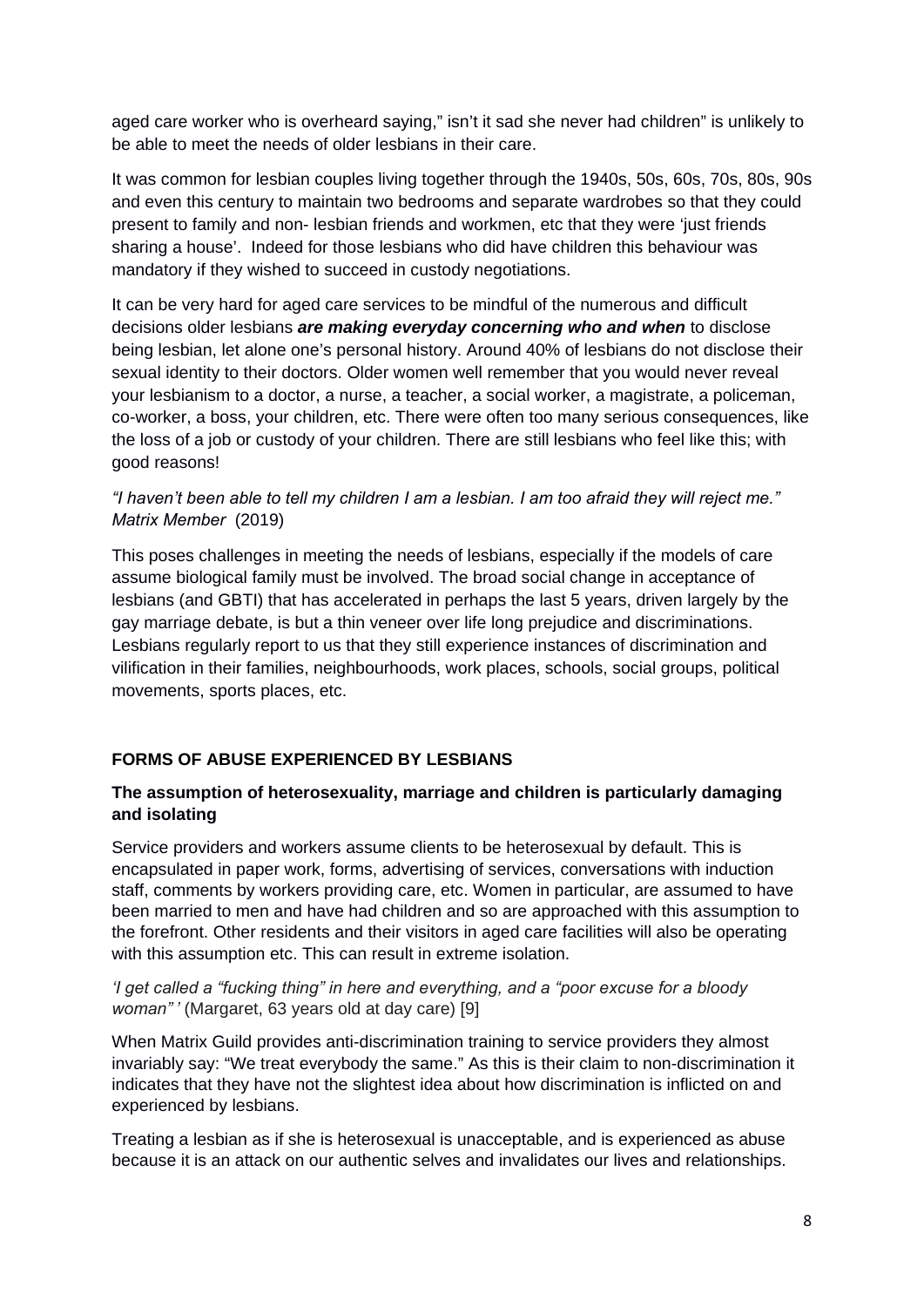An older lesbian, especially if she has lived as a lesbian her whole life, has endured many decades of human rights abuses. Any lesbian currently in aged care has lived through an era where lesbians were considered mentally ill, openly reviled and abused in public debate and culture. By ignoring these profound experiences, the assumption of heterosexuality invalidates lesbian existence and personhood.

Lesbians are very likely to have endured:

- physical and verbal attacks, because of being a woman AND also for loving her own sex, and sometimes both reasons together (lesbophobia)
- lesbians are twice as likely (60%) as heterosexual women (30%) to have experienced sexual abuse [2]
- alienation and ostracism from their family members
- refusal of essential services

.

- discrimination against them in their careers, both covert and overt
- Shock treatment<sup>5</sup>, lobotomies<sup>67</sup> or pharmaceutical control to 'cure' lesbianism. One of the participants in Matrix Guild's research into experiences of aged care discusses the outcome of having her sexuality defined as mental illness: having shock therapy *'was meant to teach me how to be straight. All it taught me was to keep my mouth shut'.*

One of the most abusive indignities was often the loss of their children when custody was awarded against them after they left heterosexual relationships. Up until 1984, custody decisions were made simply on the basis that a lesbian was considered a psychologically unfit and dangerous mother, just for being herself. We could cite many examples of this happening, including to our members, when lesbianism was still defined as a mental illness. The cohort of lesbians using aged care services today have all lived through this era. See more details [2] It was not until 1984 that the Australian Medical Association removed homosexuality from its list of illnesses and disorder. When care staff and services are not educated and skilled in areas of trauma like this and sexual assault, secondary abuse follows.

If women have not endured such attacks and rejection, they have probably worked hard to keep their lesbianism a secret. Hiding your true self from your family (including husbands), friends and co-workers causes deep psychological damage and trauma. It means always living with a high level of fear, anticipation and anxiety. *It is a way of life unimaginable to a heterosexual person.* 

Whether a lesbian has lived openly as a lesbian, or in hiding, or a combination of both at various times and in various parts of their life, they arrive at aged care with a far greater level of vulnerability than heterosexual women. This is not to deny that heterosexual women may also suffer trauma and abuse in various ways. Lesbian women may also have lived parts of their lives in heterosexual relationships, often due to the incredible difficulty and danger of being a lesbian and also suffered from male violence against them in those relationships. Being lesbian adds another layer to the trauma not experienced by exclusively heterosexual women. Assumptions of heterosexuality are hurtful and for many, psychologically abusive.

It is important that aged care providers not assume that, because a woman identifies herself as a lesbian, she will have had no children. This is another damaging stereotype. Only a minority of lesbians in advanced aged care now will have completely avoided child bearing.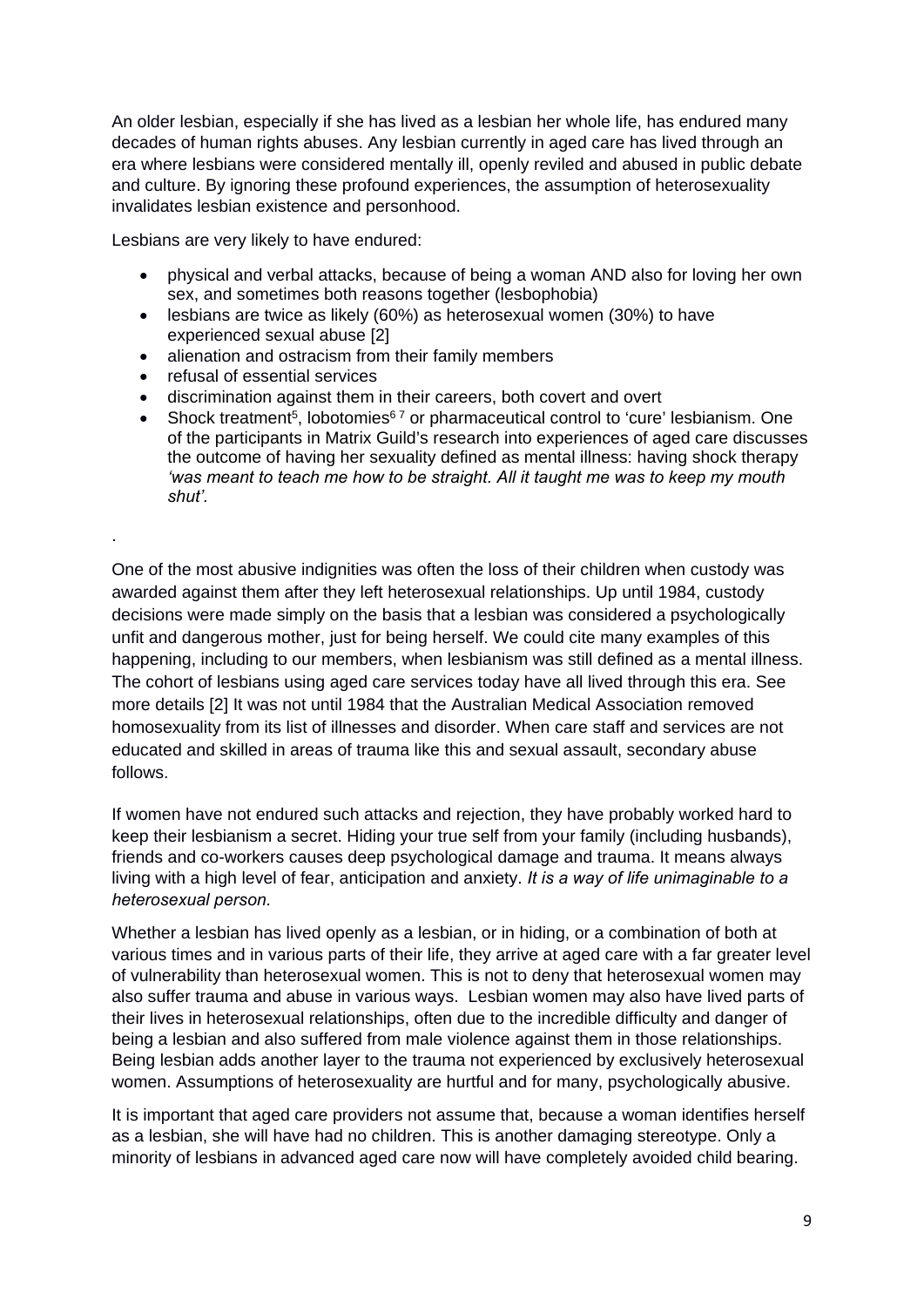This is more likely for women currently in their 60s and 70s. However even then the figures for lesbians over 60 having had children is about 60% [5]

As conversations about children (and grand-children) are extremely common for older women, they can impact negatively on the everyday interactions and social environment of aged care services and accommodation for lesbians, both with and without children. Current models and practices of aged care still largely assume that people have children or other family members to care for them, or manage their care services. For childless lesbians and for lesbians ostracised by their families this will not be so, and there may be no-one to help them navigate the aged care system, or advocate for them if there are problems with the quality of care. Neglect of their needs is a form of abuse.

#### **Withholding of services**

Denying a service or assistance is a form of abuse. COTA reported one CVS coordinator saying

"*We noticed with our client base (as we are funded for both CaLD and LGBTI+ clients) that service providers don't seem to have issues with identifying and referring CaLD clients while identifying and referring LGBTI+ seniors seem to be more difficult. I had nursing homes flat out denying anything to do with LGBTI+ seniors or others were afraid of their management's response (Catholic service provider) and asked not to identify the person as LGBTI+ on the referral form.*" [7]

Despite changes to the legislation,(regarding faith based organisations in receipt of government funding) ageing lesbians (and gay men) are still at serious risk of being denied access to vital programs like the Community Visitor Scheme, respite care etc because of religious prejudices and the past practices by the gatekeepers of faith based organisations funded to provide services.

We are aware that the training and education funded by the government to support the 2015 National LGBTI Ageing Strategy, has not been undertaken by a number of faith based organisations and services across Australia. This highlights the problem of mainstreaming services for cultural groups like lesbians and gay men and requires a quite different approach to create safe environments and services for lesbians.

#### **Interventions by biological family members**

Lesbians are much less likely than heterosexual women to have primary carers from biological family. For some, family have been a source of rejection and even abuse. Historically family have very often stepped in to assert their socially recognised superior rights to an individual lesbian's resources and care decisions once she becomes vulnerable through illness or hospitalisation. They have pushed out partners and close trusted friends who are carers and even mounted court cases against a lesbian partner. This has often been with the support, or acceptance, of health service and aged care service staff and providers.

Clear policies need to be put in place to prevent this, as it is a form of abuse. Even if biological family have been given a guardianship role, and do not want any lesbians around, contact with the lesbian community is a basic right that must be advocated for by aged care staff. More so when it also involves a family grab for the lesbian's assets. Refusal to recognise, support and respect a lesbian's lesbian identity, life, partner and her lesbian community is abuse. It inevitably causes deep distress, anxiety, loss and grief.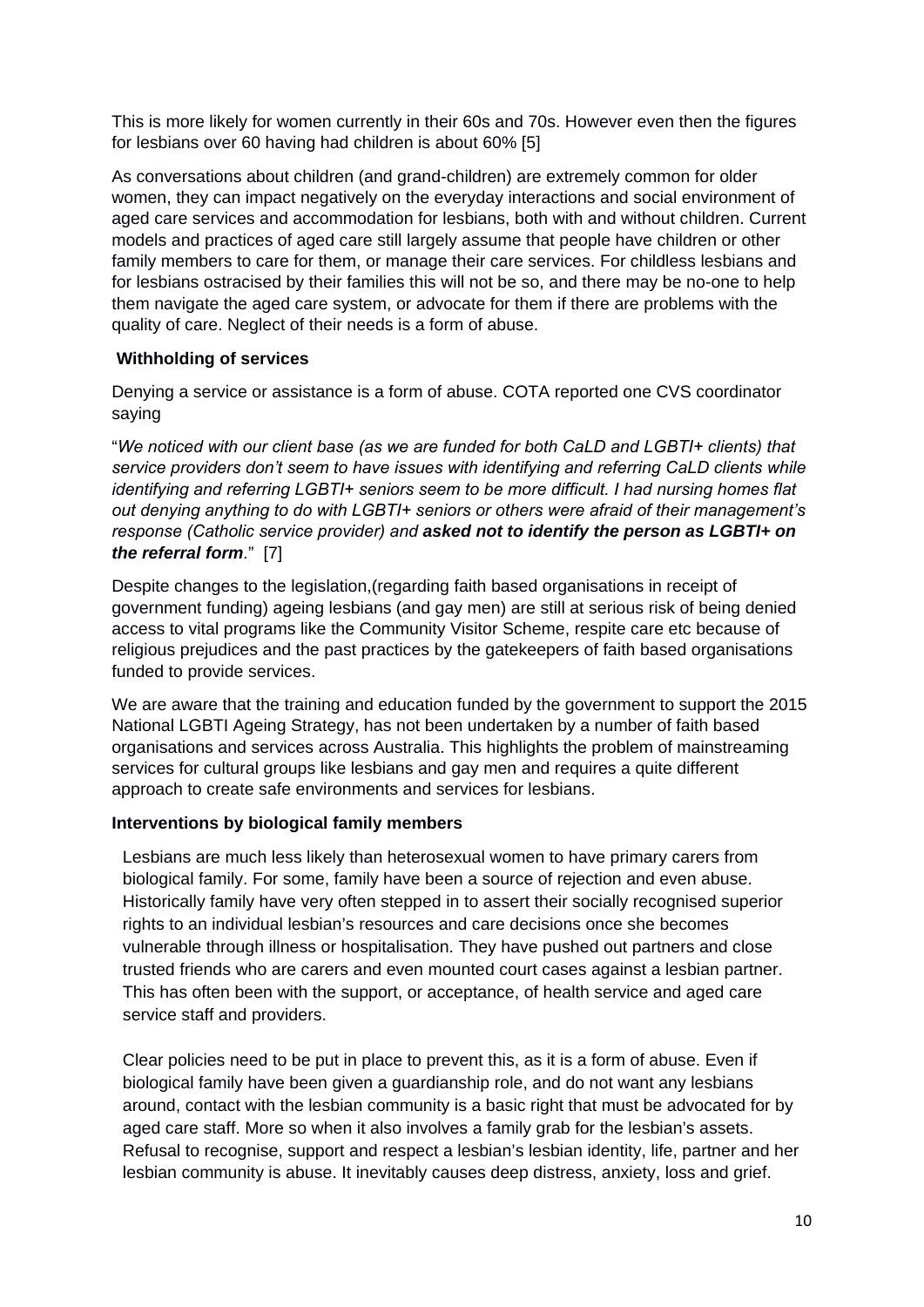#### **CAUSES OF SYSTEMIC AGED CARE FAILURES FOR LESBIANS**

#### **Lack of knowledge about Older Lesbians**

Most non-lesbians lack knowledge and understanding of ageing lesbians and their culture. They are very likely influenced by stereotypes and distorted concepts propagated by the mass media and uninformed social discourse. Pornography, increasingly consumed and influential, adds another layer of misinformation and skewed perceptions.

Even public LGBTI culture, dominated by youthful activities and values, will create imaginings about lesbians that do not coincide with the realities of **older** lesbians' lives and their personhood. Providers (and others), for example, may stereotype lesbians as being invariably 'butch' presenting, and therefore fail to realise that a woman they perceive as being 'feminine' is actually a lesbian.

On the other hand some older lesbians have reported trying to dress in a more 'heterosexual' or 'feminine' way once in aged care to disguise themselves. Education about the huge diversity in what an actual older lesbian looks like, and what her life might have been like, and what her specific fears and vulnerabilities are is sorely lacking both in Aged Care, and in the community in general.

It is not sufficient to depend on the mass media to fill this gap. Many non-lesbian community members think they know about lesbians because we are more visible in the public sphere now and are just like Ellen De Generes. However even quality publications misrepresent older lesbians. Sadly even the government funded peak LGBTI organisations are sometimes doing lesbians an injustice.

The core source of information should be older lesbians themselves – **nothing for us without us**, is a basic principle claimed by several peak LGBTI+ organisations. Unfortunately, this has not materialised in the practices of some peak LGBTI groups tasked with delivering education to the aged care sector.

For instance:

- A trainer who was/is delivering government funded training, was a younger lesbian who would not refer to herself as a lesbian and would not use the word lesbian, because ''it's not a nice word''
- The initial training materials for the aged care sector, contained absolutely no information or resources about any lesbian specific organisations

#### **Gatekeeping And Discrimination By Some Peak LGBTI Bodies**

In 2015 a detailed document written by Matrix members Anneke Deutsch and Helen Daintree for the Matrix Guild of Victoria, analysed and evaluated the *National LGBTI Aged Care Inclusiveness Training Manual***.** This training was provided free to the aged care sector and comprised a one day workshop**.** These two professional women are highly experienced women in the areas of lesbian health and ageing.

They found numerous problems. For example in terms of just the **amount of content**, the column inches dedicated to specific groups were:

Lesbian 2.65 inches of space/ content Gay men, 12.85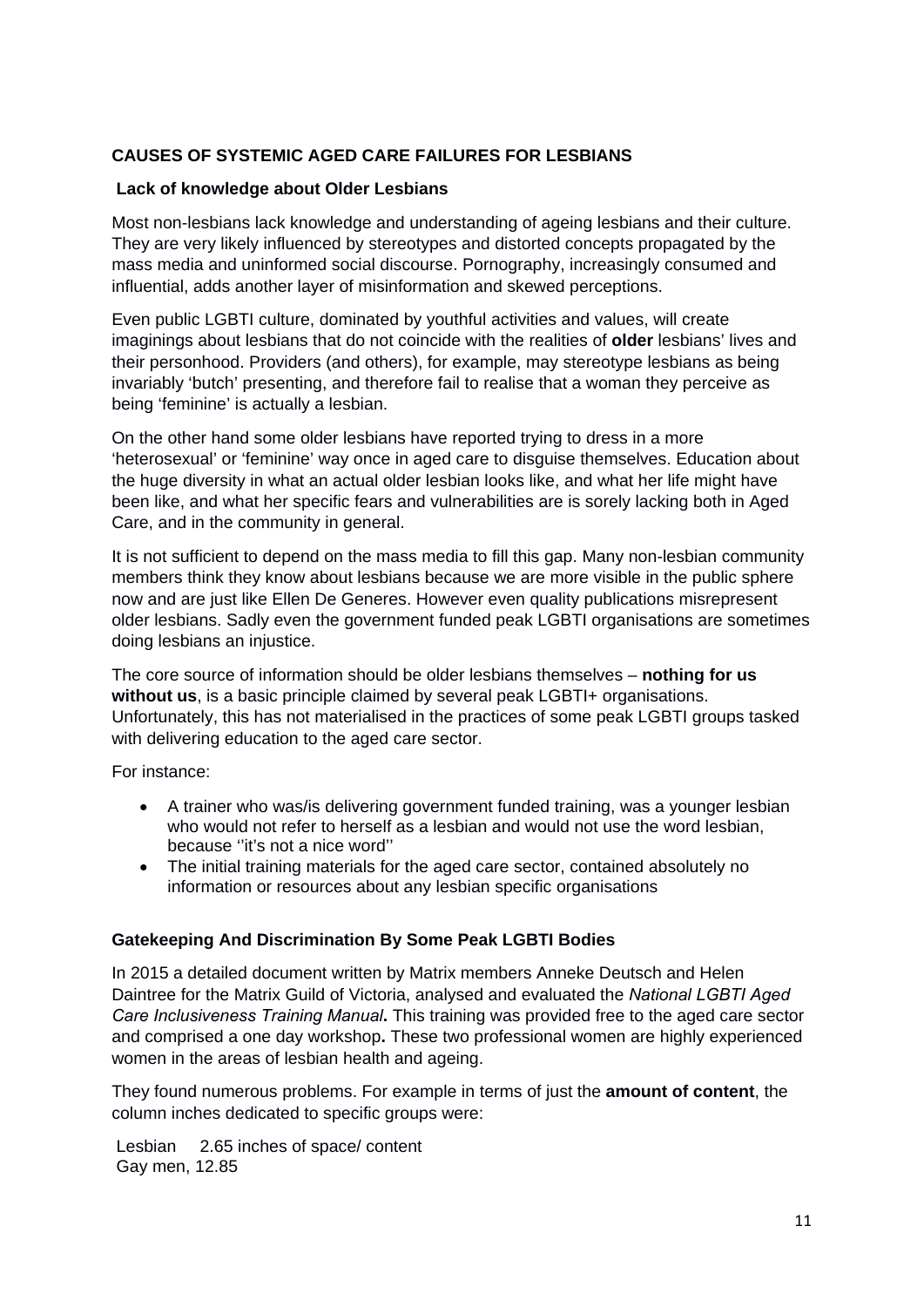Bisexual 0.9 Trans\* 34.5 Intersex 17.75.

Thus, the training manual was educating workers in the most detail about the smallest minority, and largely overlooking and minimising any content about the largest group of aged care users ie lesbians.

Without going into further detail, it needs to be said that aged care LGBTIQ training courses are heavily generic and:

- minimise lesbians,
- ignore specific information about older lesbians and their distinct culture and experiences
- misrepresent lesbians understanding of their sexuality identity formation
- provide NO links to actual lesbian organisations
- neglect to adequately consult lesbian aged care users.
- focus large portions of training on issues of interest to younger LGBTI people delivering the training (e.g. genderqueer) which is not of relevance to ageing lesbian and gay people.

Most of the gerontological research into LGBTI ageing consistently under represents old lesbians. Perhaps because the research takes place in a cultural milieu of an homogenised LGBTI community and some peak organisations from which women interested in lesbian issues have historically been excluded, having been established to concentrate on sexual health issues of gay men.

We believe the 2018 **National LGBTI Training Manual for Aged Care Workers** also largely ignored the special needs of lesbians. Our exclusion from resource production means we did not even get to see the results of initiatives we offered expert input for.

Matrix Guild is also not listed in the resources at the end of LGBTI Aged Care Action Plan which was released in February 2019. This was despite the fact that Matrix Guild put a considerable amount of effort to contribute to the plan. Not only did we write contributions, we also spent time meeting with a consultant from Sydney. This included the provision of video resources. They were ticking their boxes consulting with us, but then chose to leave out any link to or reference to the only specific voice for older lesbians in Australia.

#### **What is the basis of this systematic failure**

LGBTI organisations and leaders are not supporting us and are ignoring our requests for funding. In short, they disagree with our very long existing culture of being for women only. They expect older lesbians to adopt contemporary LGBTI cultural values and ways of organising and providing services. There is open hostility to our refusal to accept their proscribed cultural, theoretical and political values and language.

Whilst we lesbians are certainly a diverse community in relation to ethnicity, class and geography, we are certainly not a '**gender diverse**' organisation or culture. We are all lesbians of the female sex, raised female, and have *same sex* relationships. Unfortunately, this simple statement of fact is currently viewed as totally unacceptable by key organisations.

It is expected that we change our membership policy to accord with contemporary LGBTI perspectives that conflate sex and gender and insist on a uniformity of belief and language among all LGBTIQA+ communities. We are informed at a very senior level that if we do not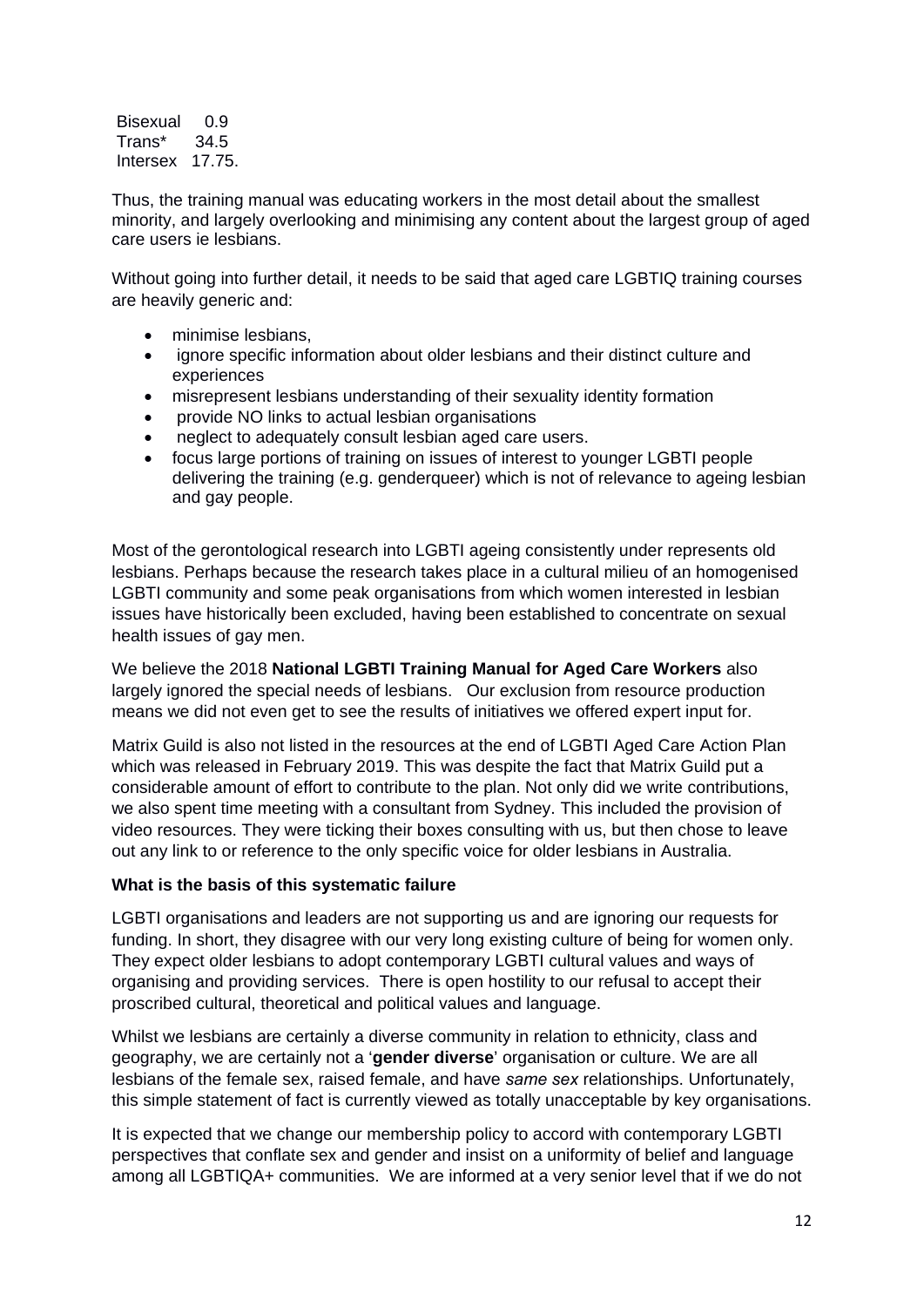conform, there can be no funding/ support of lesbian specific programs or ageing research because to do so would not be inclusive. Hence, our valuable work over 26 years remained unfunded by government. From where we stand after years of activism for the rights and autonomy of lesbians and women, we find that in such peak organisations, there is very little lesbian inclusion, tolerance and respect of our different realities and experiences.

LGBTI bodies are now the gatekeepers and government has handed funding and responsibility to what they see as representative LGBTI organisations. This means our direct access to government funds is totally blocked. There is an assumption, widespread in Australian culture, that an entity known variously as LGBTI or LGBTIQ or LGBTQIA+ or Queer etc represents all non- heterosexual people or communities. This is an illusion that the peak bodies like to promote because it affords them influence, funding and employment. Meanwhile the long hours the Matrix Guild has put into funding applications for the ongoing work of the organisations are consistently rejected.

Lesbians feel short changed and devalued by this situation and it seriously undermines the capacity of government to provide aged care services and inform policy that might overcome the systematic failures of aged care for lesbians.

There are also older gay men who feel the contemporary Queer movement is not representing their values, needs and lives. Some intersex people object to being conflated with transgender people and how their very different needs and political objectives are obscured.

This *diversity blindness* is similar to the situation when the diversity among ATSIC communities is unacknowledged or given due weight. This in turn contributes to policy failures, significant needs going unmet and opportunities for innovative changes being missed. Diversity blindness on the part of LGBTI+ organisations who consult with government and administer government funding of aged care programs for the 'umbrella people' is a cause of systemic failure in meeting the aged care needs of lesbians.

#### **Non LGBTI organisation Discriminations**

Just a couple of examples: In early 2019 the Darebin Council (inner north Melbourne) began a consultation called "Towards an Age Friendly Darebin". Two Matrix Guild committee representatives attended a focus group and members made some written submissions. When the draft report was published in April 2019, we were shocked and disappointed to find that none of our input or recommendations were included, nor had the word lesbian been mentioned or the Matrix Guild. We had to make further representations and in the final report there was a recommendation in our favour. However, we ask, did other minority or special interest groups have to make that extra effort and lobby simply to be included?

In 2018 COTA published *"Safeguarding the End of the Rainbow: a resource on end of life planning specifically for LGBTI people"* which featured mainly transgender elders and had almost no lesbian content even though it was purportedly produced to educate end of life planning for all LGBTI elders. Given the paucity of lesbian specific content, we felt it was not suitable to distribute to our members.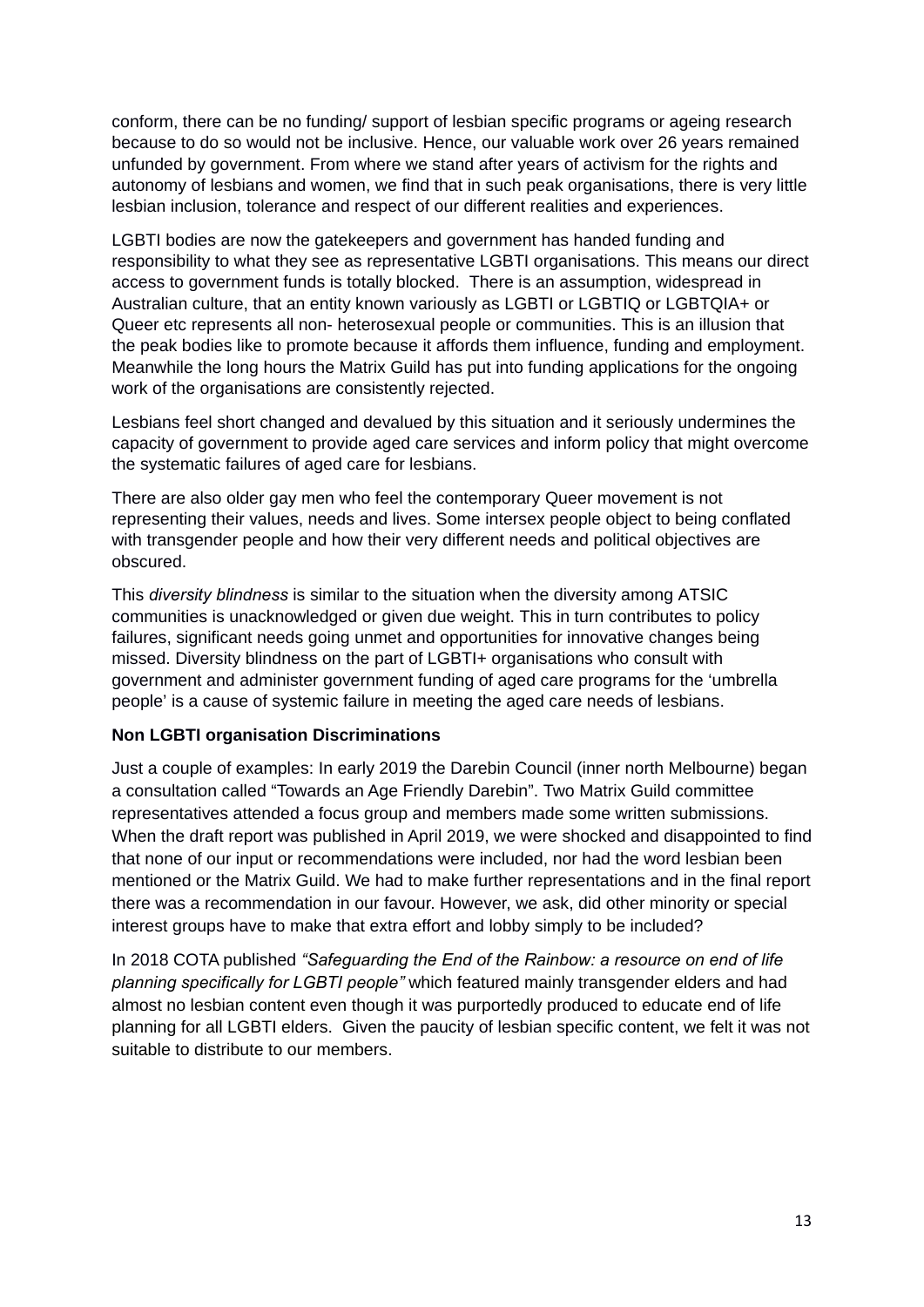#### **FUTURE CHALLENGES AND OPPORTUNITIES FOR DELIVERING ACCESSIBLE CARE TO LESBIANS**

#### **Women Only Spaces will greatly assist in providing a culturally safe and high quality environment for ageing lesbians**

One of the key differences between the needs flagged by LGBTI organisations and those proposed by Matrix for lesbians, is the need for provision of some lesbian specific spaces. This is instead of mainstreaming all services and trying to train every aged care worker about LGBTI needs and care - a mammoth task.

Our members, and older lesbians we have surveyed and spoken to, regularly express a strong desire for women only rooms and/or hospital wards, rehab wards and sections of residential care homes. Generally, they also want women only staff to provide care. Especially intimate personal care like showering, washing, dressing, etc, Just as some other cultural and religious groups do.

No doubt, given the epidemically high level of violence against women perpetrated by men, and current well publicised incidents of sexual assault against women by male providers in aged care, many non-lesbian women would also prefer this option. Especially women who have experienced sexual assault in their lives, which is at least 30% of all women.

We therefore advocate for the provision of women only wards, sections/wings of facilities and rooms in aged care facilities, including hospitals. And for the right of women to request and have women only attendants, nurses, carers, etc.

We recognise that this may have economic implications and remember sadly the time when women only wards in hospitals, for example, were done away with. Presumably in the interests of financial savings, greater availability of beds, etc. None-the-less we feel this is poor policy that ignores the dangers to women, trauma triggering and anxiety producing feelings of lack of safety.

Though most male staff members may well be very good nurses/carers and respectful, caring, and non- abusive humans it remains that women live, and have lived, their lives in a society in which rape, beatings, threats and abuse from men have been and still are, commonplace and epidemic. Some male carers have been proven (in the courts) to be abusive, violent and rapists.

Once in aged care a woman feels more vulnerable, less able to physically defend herself, less able to speak up for herself and make complaints. Calling out abuse, and especially sexual abuse, is hard at any time and very much harder once dependent, increasingly frail and possibly without any family advocates.

Whilst this is difficult for all women it is exponentially harder for a lesbian woman. Female workers, of course, can also be abusive towards women clients and prejudiced against lesbians. However, we are dealing in this instance with the need for women only spaces and care, despite this lower danger.

Lesbians must be afforded the right to request and receive care from only female attendants/carers/nurses. Such an **option for care needs to be offered** up front and not simply available to those with the courage to ask. Care recipients need to know they have the right to express their wishes.

A few LGBTI groups/organisations/advocates are aiming for some LGBTI only aged care facilities or at least LGBTI sections of general aged care facilities. Some private initiatives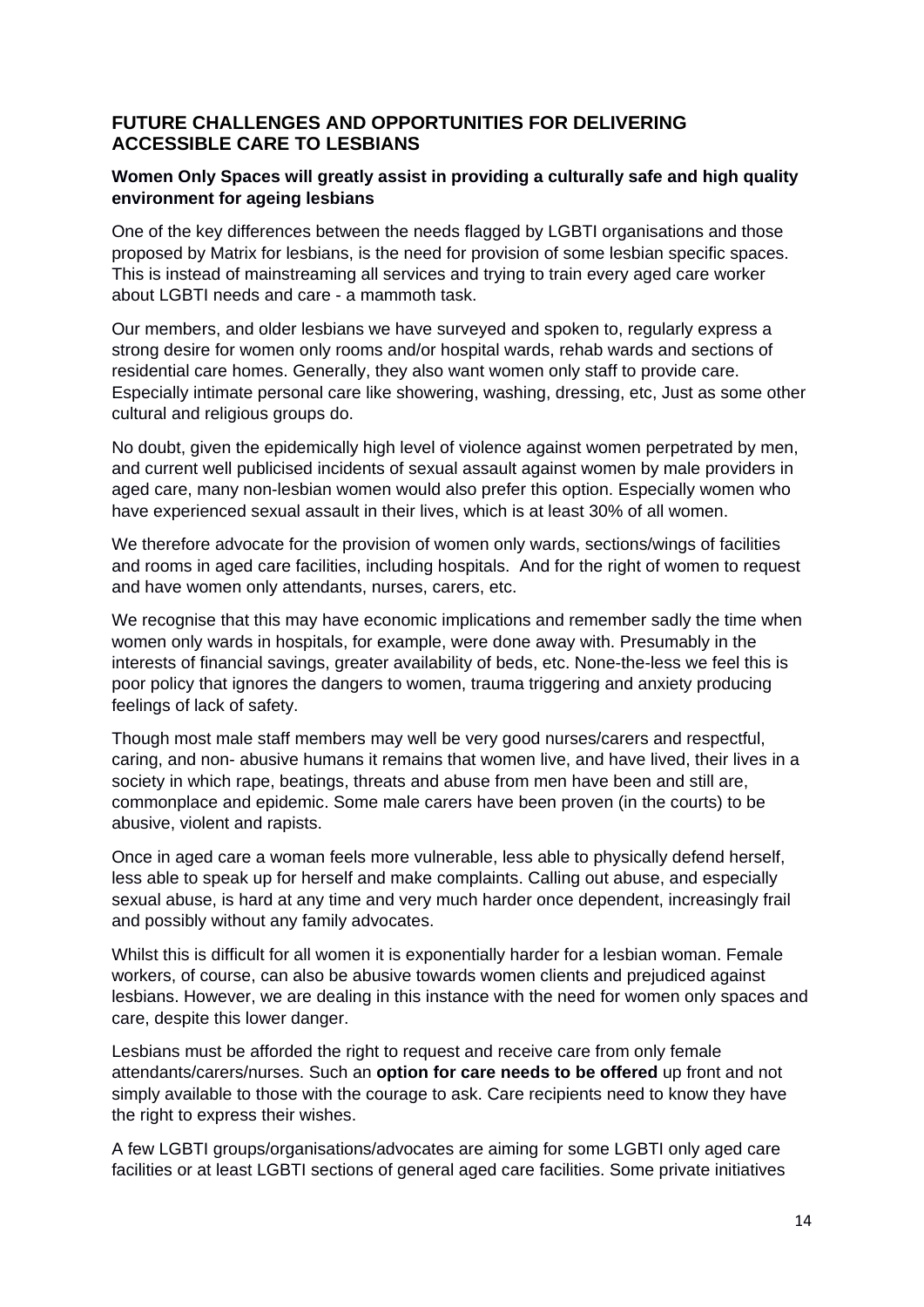are starting to emerge e.g. Arcare is due to open a residential facility on the Gold Coast (Q) where 2/3 of the 90 places are designated for LGBTI seniors. Our organisation, and many lesbians we consult, voice a desire for lesbian only sections of such facilities to be available as an option.

#### **WHAT THE AUSTRALIAN GOVERNMENT CAN DO**

#### **Personal Guardians**

We would like to see a funded body established which will enable the appointment of a personal guardian to guide each aged person through the maze of aged care. Currently the NACAP body and its associated Older Persons Advocacy Network (OPAN) provides a starting point. However, it does need some development. For instance, the OPAN site mentions CaLD, ATSIC, veterans and people with dementia as people they can assist with. There is no mention of LGBTI, or any indication that this organisation might be lesbian friendly or be able to provide an advocate who is sensitive to the needs of lesbians. A case manager approach would also assist.

Some people have a trusted, kind, well meaning and capable family member or friend (or both) to care for them. Too many do not. Lesbians are less likely than other people to have an appropriate carer or supportive family member.

As soon as a person finds managing their own aged care difficult there needs to be an agency which facilitates the appointment of a personal guardian who is supervised, trained and trust worthy. This person would manage or assist the older person to navigate assessment and registration of Home Care, supervise home care provision (if necessary), be an advocate and supporter during any medical appointments or procedures, and hospitalisations. They would also assist in researching and supervising any move to an aged care facility and then be a regular visitor to ensure good treatment in through the aged care facility and any palliative care that might be required.

Ideally this guardian would be one consistent person throughout the journey from the point of requiring aged care to death. This is necessary because having a multiplicity of carers is not satisfactory as lesbians have to go through the stress of deciding all over again whether or not to come out to the new personnel. Important needs, incapacities and problems are easily missed by aged care workers flitting in and out of a person's home and life. A person who fully knows the personality, the resources, the background and the capabilities of the old person is much more likely to ensure quality of care and appropriate service provision. By remaining in connection for a longer time this effect is enhanced. Existing agencies are stretched and are proving inadequate. For example the Victorian Public Trustees had 48 different workers servicing one client within a 15 month period this year. It is inconceivable that all these workers had adequate insight into that client or good oversight and thorough follow up.

Lesbians require workers who, at the very least understand and acknowledge in a compassionate way their particular circumstances, culture and history of discrimination. It should be possible for lesbians to have a lesbian personal guardian or advocate, assigned to them. Though choice of guardian would be up to the individual needing one while compatibility is also important.

Though this might seem an idealistic idea – not least from a financial point of view – I believe it would avoid many pitfalls and gaps. A well assisted elder is less likely to require hospitalisation, be financially abused and thus loose resources required for her care, and will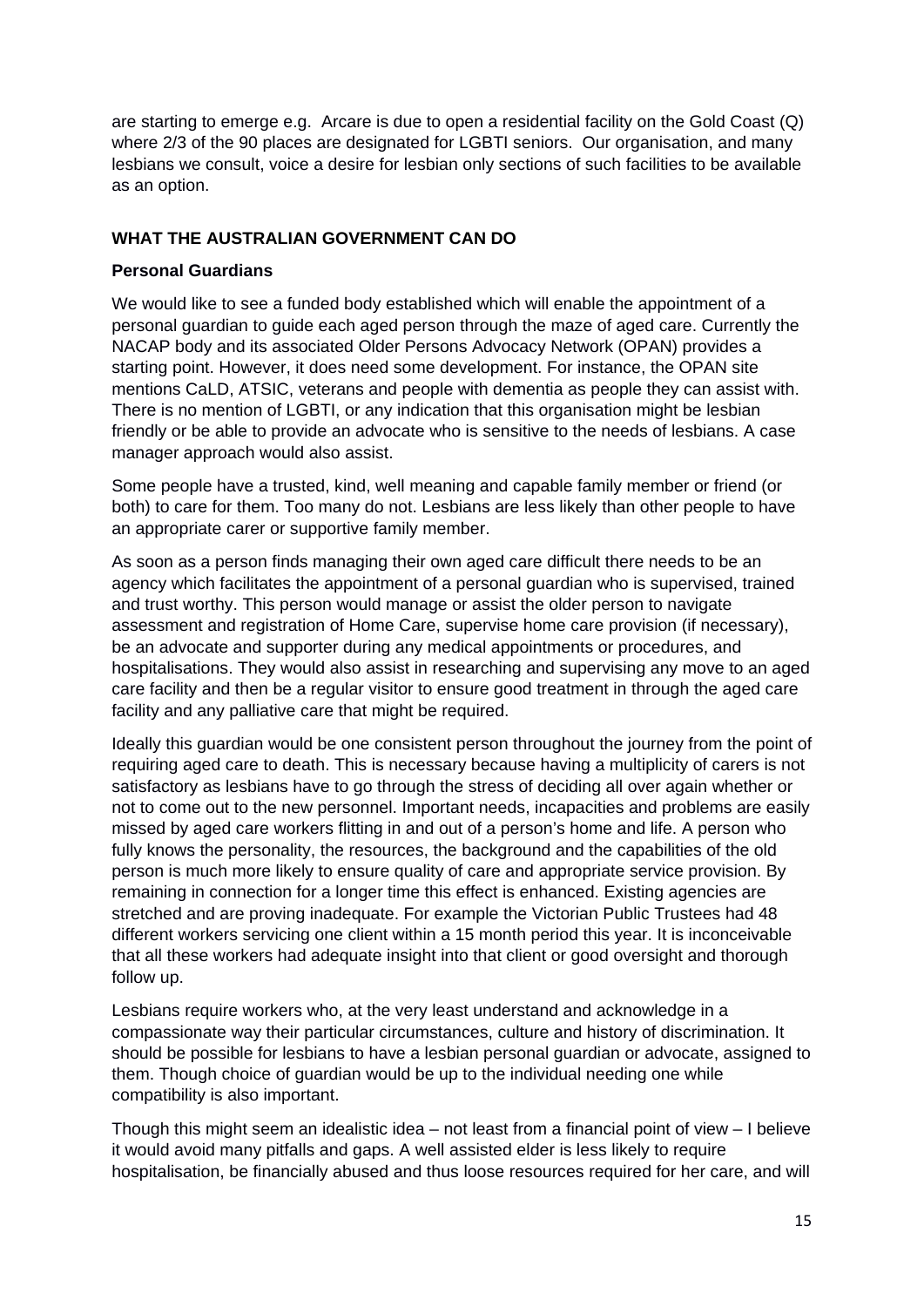be more able to make the best decisions about the steps she takes through the ageing journey. At present there are private companies who offer something like this, but the fees are well beyond what most lesbians could afford. This is where OPAN could do more for lesbians, provided a **case manager approach** is taken to circumvent the constant need to decide whether or not to be open as a lesbian.

Admitting or asserting a lesbian identity or life experience to carers or authorities is easier for lesbians if they have a support person. Otherwise they may be alone in expressing who they are and their needs, in what they perceive of as a threatening, unsafe or judgemental environment.

#### **Language hitches and confusion and the policy of issuing glossaries of "correct" definitions and terms**

It would be beneficial if the government took the initiative in relation to language in policy and program documents and not just for the aged care sector.

Old lesbians may prefer various terms to refer to their lesbianism. Terms variously used by older lesbians include: lesbian, gay, camp, dyke, gay lady, Friend of Dorothy, same sex attracted or refer to their partner as just 'my friend'. Historically lesbians have sometimes negotiated the problem of restricted access to partners (e.g. in hospitals) by declaring themselves to be (biological) sisters, or cousins.

Matrix Guild recognises that not all older lesbians will actually use the term 'lesbian' to describe themselves. However, **this is our preferred term**, not least because some of our committee and members fought for lesbian identity to be recognised and accepted at a time when it was totally invisible, repressed and hidden to our detriment.

This of course makes it difficult for providers to know which term to use for any given client. We can only advise that this be assessed and decided on an individual basis. Admittedly it makes it much harder than, for example, being inclusive of someone form an ethnic minority group.

A problem with appropriate language use in referring to lesbians are the terms being promoted by government funded LGBTI organisations working in the Aged Care provider education. Especially very contemporary terms like queer, gender diverse, genderqueer, transgender, trans\*, gender questioning, cis, cisgender, etc. We would not refer to ourselves as 'same gender attracted' even though this is how we are increasingly being labelled eg Minus18 resources.

Many old lesbians have not used and do not know the meanings of most of these terms. Nor, by the way do most aged care staff. Whilst the LGBTI aged care lobby is pushing for providers to educate staff in this contemporary use of language in order to not cause offence, some of the terms are controversial, confusing and irrelevant. It is damaging to expect old people to learn and conform to using such terms, or be addressed by such terms, when they do not reflect the realities of their lives or perspectives on the world.

There is an element of ageism in trying to mandate linguistic/political concepts used by young activists to refer to lesbians. Most are inappropriate for older lesbians and they either reject or do not identify with them. One example:

In late January 2019, Housing for the Aged Action Group (Victoria) undertook a survey of older LGBTI people to ask them about their current housing situation and their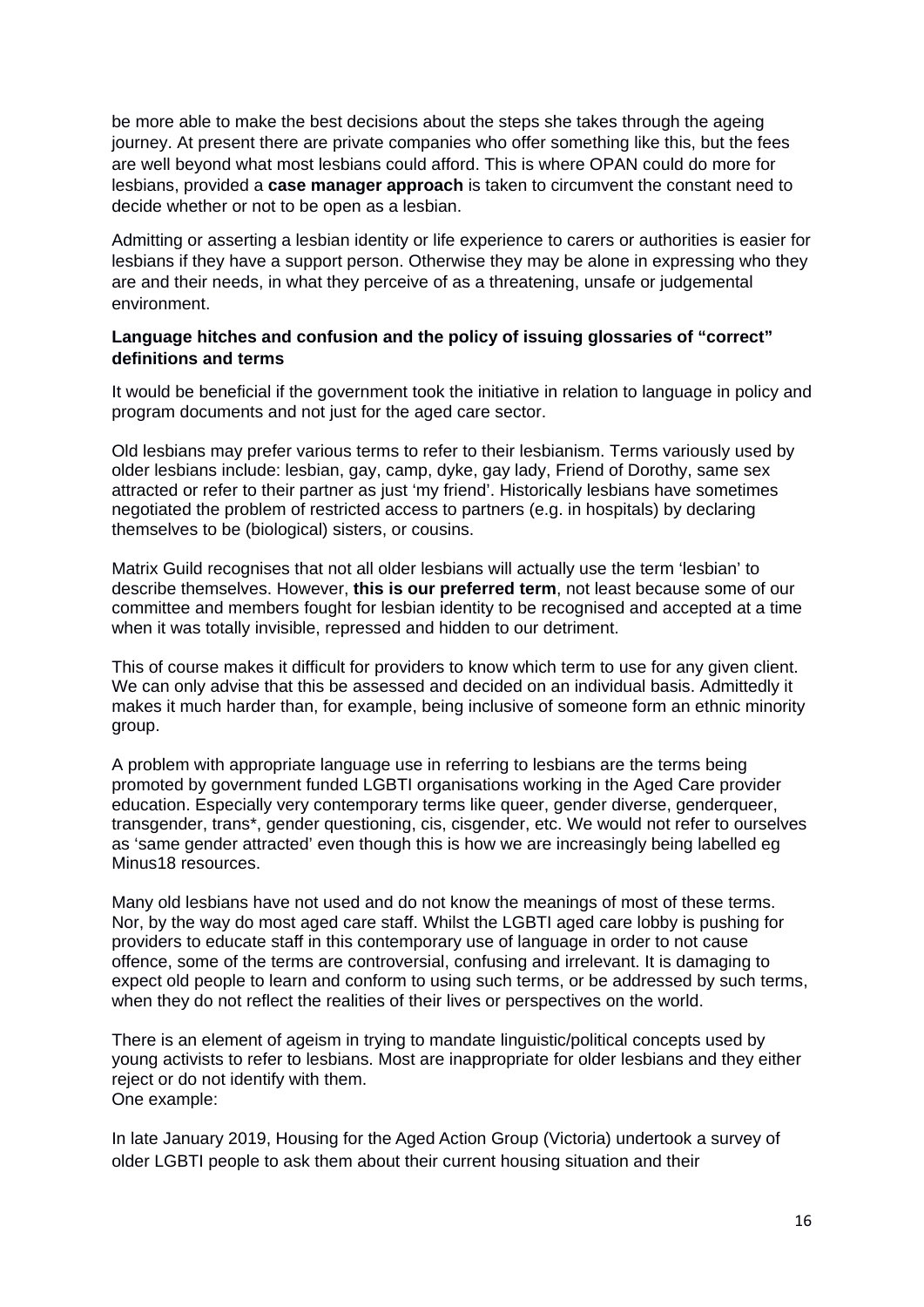understanding of housing options to inform their funded "LGBTI Elders Housing Project". In this survey they asked elders to answer the question "What is your preferred pronoun?" In the report on this survey they found:

#### *"2. Preferred pronoun:*

*Many participants were confused by the question, and wrote Ms or Mr as their pronoun. Feedback from a transgender participant requested we remove the word "preferred" from the questionnaire. Question in online survey is now "What is your pronoun"?"*

This shows that the people behind these kinds of projects do not understand that older lesbians (and other LGBTI people) do not relate to the somewhat ill defined contemporary 'gender diverse' and 'trans' concepts and language creations. Furthermore, even when this becomes apparent, the language in the surveys is not altered to make it more comprehensible and precise. Simply saying "What is your pronoun?" instead of "What is your preferred pronoun?" will not stop old people struggling to interpret what is being asked for. Or answering Mr or Ms. Most people have not heard of, nor use the concept of identifying themselves with pronouns. And even if they have, some do not want to be forced to use novel, unusual and confusing self descriptors.

The confusion and lack of precision will then be perpetuated when education for aged care/housing providers is produced from such surveys. Meaning that they too will be given 'tools' and 'information' about how to address elders which both the providers and the older lesbian (and other LGBTI) clients will be further alienated by, and this will block effective communication and thus, in this instance, determining needs based solutions.

*NB. Preferred pronoun is an LGBTI concept in which a person indicates whether they want to be called he, she, they or some other denominator (e.g. sher, shim, zie) which might, or might not, be referring to their sex or their gender presentation.* 

#### **The My Aged Care website/portal**

Whilst much progress has been made in relation to the visibility of LGBTI communities in government information and resources, further attention needs to be given to the My Aged Care website. At present services can indicate which special groups they cater for and this information is a filter for searches by prospective aged care users. However, our members report that nearly all of those who list LGBTI as a specialty, also list 8-10 of the other special groups, in other words, they specialise in everyone. This is an indication of the extent to which special needs will be neglected and everyone will be "treated the same" and so not a suitable service. On checking the individual organisations presented in the results of searches for different states, almost NONE made any mention or had a symbol of LGBTI on their home page or any other section of the website. Whilst this filter is an excellent idea, it is of no value in its current form. There clearly needs to be a mechanism through which such claims are verified and based on evidence of the capacity of organisations to cater for LGBTI people.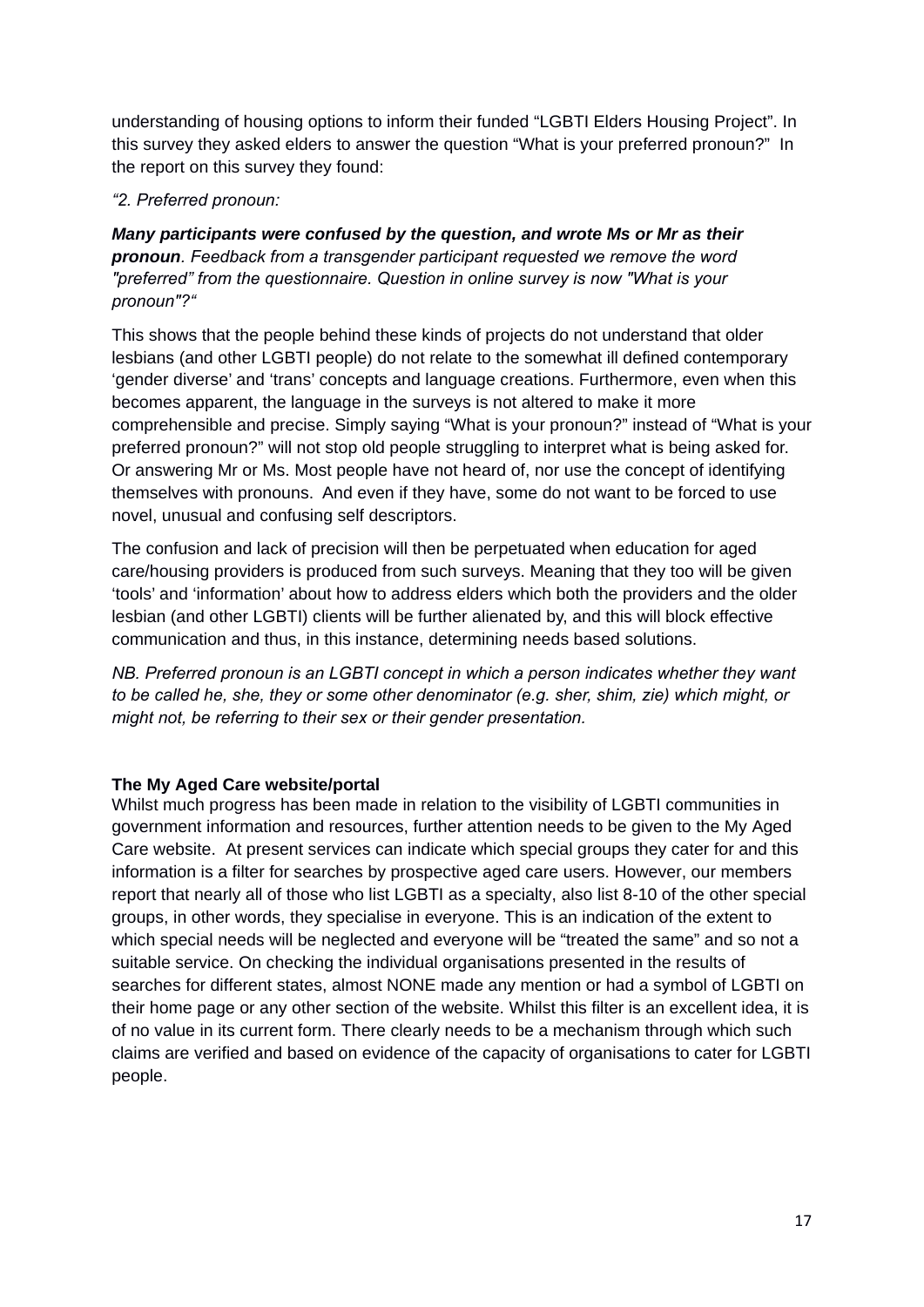# **Recognise Lesbian Cultural Differences in policy and funding programs**

**There is a perception that the so called LGBTI movement is a homogenous monolith which benignly encompasses all its various sub groups.** This is not true as there are many differences in expression, life experience, oppressions, etc. There are also tensions between the different communities within LGBTI. These must be recognised and understood if a truly responsive aged care strategy for lesbians is to be put in place.

The reason many lesbians require and want women only spaces in aged care is that they have spent their lives socialising in women only/lesbian only communities. They have minimised the negative influences of a judgmental heterosexual world. Many lesbians were far more likely to participate in the women's movement from the 1970s on, and many were not active participants in the mixed Gay Rights movement.

There is a large cohort of Australian lesbians who never really identified themselves as belonging to, or properly represented by, the mixed gay rights movement which transformed itself into the Queer movement and then the contemporary LGBTIA+ cultural movement.

Lesbians, especially in all the capital cities (therefore representing the largest proportion thereof), attended primarily women's movement political and social activities. Lesbian activist groups organised women/lesbian only dances, socials, dinners, conferences, seminars, bush walking groups, motoring groups, tour groups, holiday houses, book reading groups, residential communes, share houses, music bands, printing presses, publishing houses, concerts, plays, newsletters, magazines, community centres, and much more. For example, to make clear the size of this movement, a Saturday night dance in Melbourne hall regularly drew up to 2000 participants.

This was a huge, vibrant and thriving culture throughout the 1970s, 80s and into the 90s when it started to decline. Not least because this entire Lesbian Cultural Phenomenon was underground and financed solely by the lesbians creating and participating in it. No-one, including any level of government, was interested in funding any aspect of it. In fact often venues had to be hired under false pretences (e.g. women's sewing circle) because bookings suddenly were cancelled when the venue found out it had been booked by lesbians.

The activists protecting and developing this culture decided to concentrate more on their own financial survival and longer term future. This was when Matrix Guild was set up in 1992 to work on plans for surviving and thriving in old age. It was based on the premise that as we had never had any outside funding and would be unlikely ever to get any, then we better come up for strategies for a bearable life in our older age. This premise is still by and large proving to be true. The slight change being that it is not quite as dangerous to be 'out' in aged care. But it can still be pretty frightening if the service is not openly welcoming to and supporting of lesbians, and can be a very isolated and depressing life if you are the only lesbian there in a heterosexual environment.

Many lesbians in aged care, and those shortly heading into aged care, having embraced this female centred way of life, have no interest in changing to, or being pushed into a 'Queer' cultural melee. Some lesbians who were/are comfortable there, may have. However, for most, the oft expressed dream of a 'lesbian only nursing home' remains their preferred option. This desire is also one of the most consistent research findings on ageing lesbians, both here and overseas because it is the only option which would allow lesbians to continue to live a relaxed woman centred daily life, despite ageing.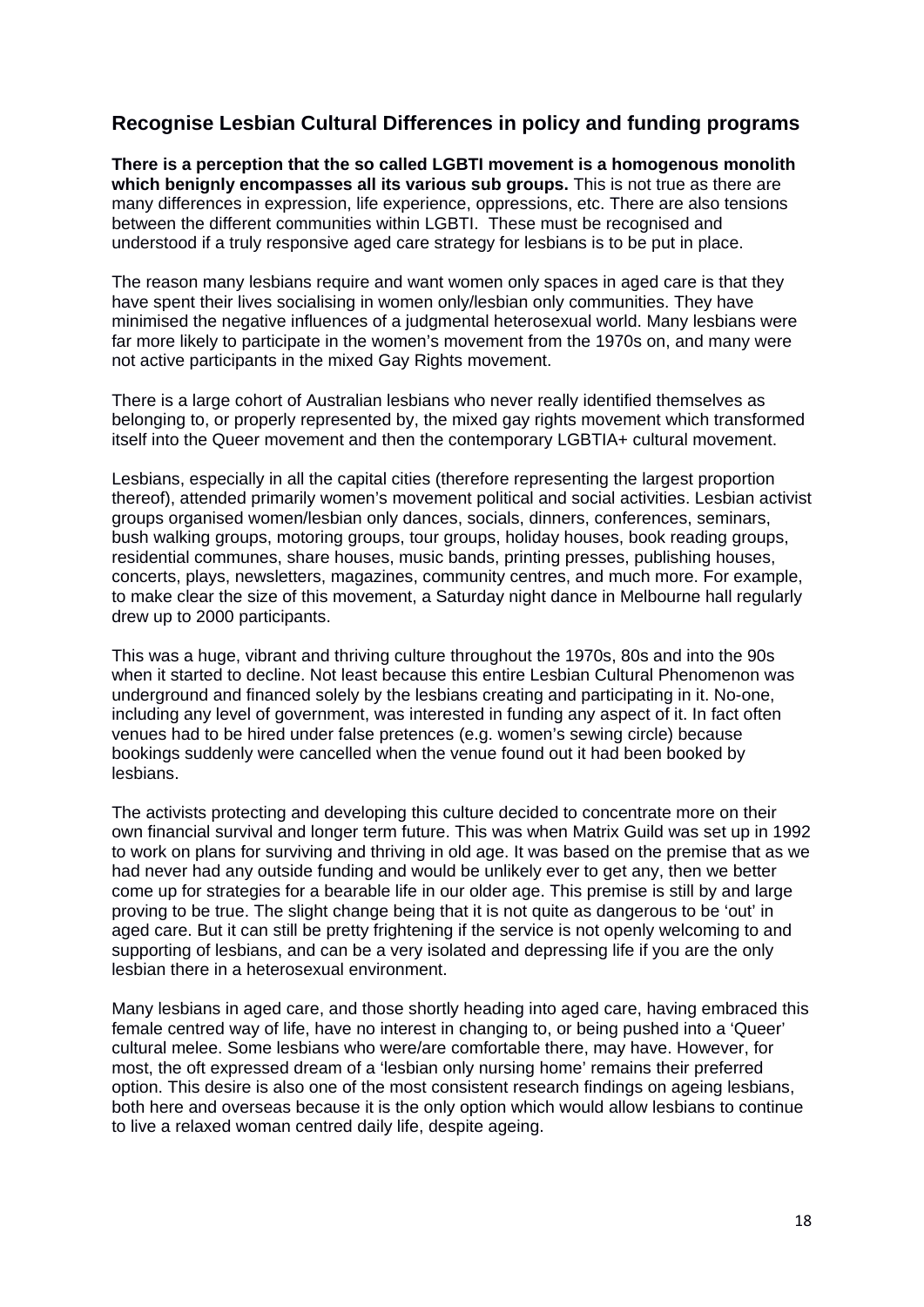The current Lesbian Culture grew in tandem with Women's Liberation and other forms of feminism. Its participants were wary of the Queer gay rights movement, which often differed sharply in political and cultural values. Feminist lesbians were, and are, strongly critical of racism, ageism, classism, sexual objectification, support of paedophilia (apparent in the gay movement press in the 80s and 90s), hierarchy, commercialism, corporatisation and other aspects of the Queer/LGBTI movement.

#### **Recognise there are many differences between lesbians and gay men**

An undermining false assumption is that gay men and lesbians share the same histories, life experience and culture, except for just one aspect- the previous criminalisation of gay sex.

There is inadequate understanding in the general population, and even within the LGBTI movement and industry (of government funded bodies) that gay men and lesbian women maintained fairly separate cultural expressions in the 20<sup>h</sup> century. They only intersected spasmodically. Gay men also had their strictly men only bars, saunas and beats and were more publicly visible then and now, while lesbian social life was organised more heavily around private parties and functions.

Whilst in the age group now over 65, some lesbians and gay men befriended and socialised with each other it would be fair to say that most did not. Gay Liberation and Women's Liberation were drivers of change which grew out of, and was an expression of, a social zeitgeist quite different to the 21<sup>st</sup> Century desire for assimilation into the mainstream. Challenging this unhelpful myth of the two groups basically being the same because we love our own sex, needs to be part of all LGBTI information about ageing lesbians and gay men.

Lesbian culture and meeting places were very heavily influenced in atmosphere and culture by the advent of the Women's Liberation Movement. Places of meeting were then created by feminist lesbians – who tended to be more courageous in creating public and even semiprivate venues and events. However, some were too cautious or too non-political to join in with the women's liberation inspired lesbian spaces and organisations created in the 1970s. Nevertheless, many less-political lesbians were attracted to them because they were the main, or even the only places, where they knew they would meet other lesbians, depending on which city or town you lived.

It was always easier for gay men to find other gay men, especially with their much more extensive commercial social scene. Lesbians found it more difficult to locate and meet with other lesbians. Therefore, it is likely that a lesbian using aged care services may have had less contact with other lesbians, or any lesbian organisations, than a gay man has had with their culture.

It is disrespectful and alienating when younger people, now in charge of LGBTI organisations, force their current priorities and value systems onto their elders who fought for their rights during the hard times of rampant homophobic violence and rejection.

We believe those working in the Aged Care sector must consult directly with older members of the lesbian (and gay men's) community when pressing for aged care initiatives and designing aged care training. It is Matrix Guild's experience that his is not currently happening in any meaningful or respectful way.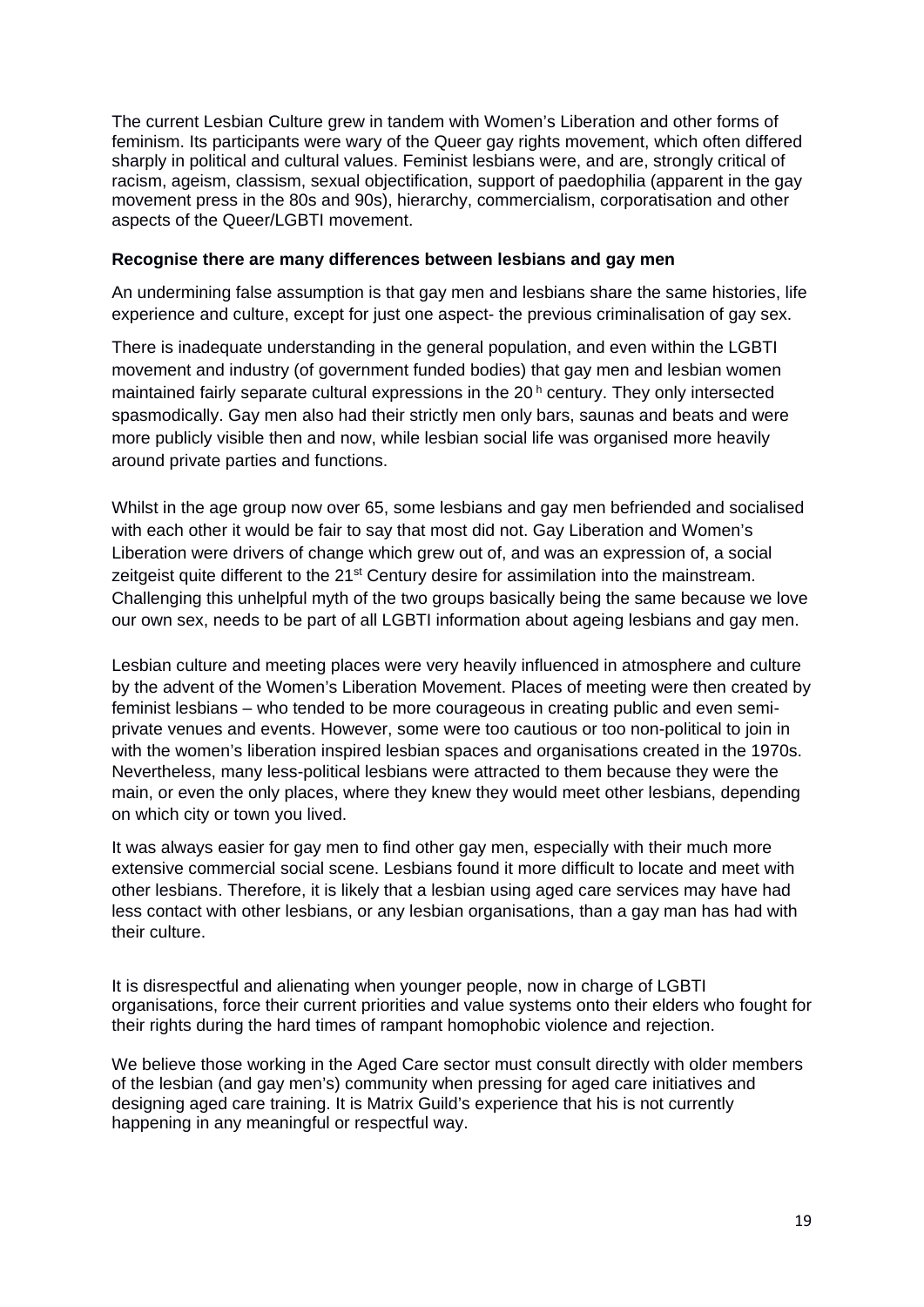#### **WHAT THE AGED CARE INDUSTRY CAN DO**

#### **Dealing with Staff Prejudices**

Whilst most staff may be accepting of lesbians it is important that all staff have some level of training about the effects of discrimination on old lesbian clients and be trained to treat them with respect and courtesy as well as be able to assist them in staying connected to their families of choice. Currently most lesbians are not confident that this will occur. And with good reason because some staff will have some level of prejudice and possibly even hatred or disgust towards lesbians. Education and ongoing professional development are essential, especially for those staff who come from non-English speaking cultures or conservative religious backgrounds.

This is evident from the public discourse eg. "All gay people will go to hell" being espoused by an infamous sportsman. A third of Australians voted against gay marriage. Some of those people work in Aged Care, and there are many faith- based aged care services who can legally discriminate against lesbian workers. It is impossible for such organisations to provide a homely environment in which the life experiences and perspectives of old lesbians are understood, let alone celebrated and validated by staff. Despite this, at the time when a lesbian is in need of residential care, such a care facility might be the only one with a vacancy.

#### **To increase safety, the principles and practices of cultural safety are of paramount importance**

All age care providers should think about how to create a lesbian safe service. Induction procedures, visible signals such as lesbian couples being pictured in brochures, lesbian symbols or a rainbow flag, resources (such as literature) which direct lesbian clients to lesbian (or LGBTI) support organisations and activities, will all help with this.

Obviously, staff should be trained to be non-judgemental, but also trained to have some cultural understanding of lesbians. However, this cannot be achieved through a one hour online learning module about LGBTI+, or even 4 hours face to face workshop. Discriminatory attitudes and beliefs cannot be shifted so quickly and require some ongoing professional development. We recognise this might be a challenge given the nature of the community and residential care workforce.

Despite sharing lots of similarities, lesbian culture differs from ethnic cultures because is less obvious and visible. Importantly, it is not passed on to children in families or religious communities. It has its own history, literature, music, media, films and significant events. Naturally lesbian culture intersects with multiple cultures and social groups. A Muslim lesbian may find that her faith or ethnic background obscures her lesbianism because it is more readily apparent to the worker.

Employing lesbian workers and supporting their visibility in the workplace is the one of the easiest and most effective ways of ensuring high quality care for elderly lesbians. Lesbians understand lesbians and can provide genuine empathy which is known to be one of the best shields against stigma, shame and insecurity and in turn improve well- being.

The difficulties of recognition by staff and the feeling of safety of the lesbian is instantly solved by this strategy. As there is a higher proportion of lesbians working in the 'caring' professions than in the general workforce, this is not a difficult solution to put into practice. It has been our experience that when lesbians of our community have home care packages, are in hospital, aged care or palliative care we heave a sigh of relief when we recognise one of the workers, or managers, is one of us.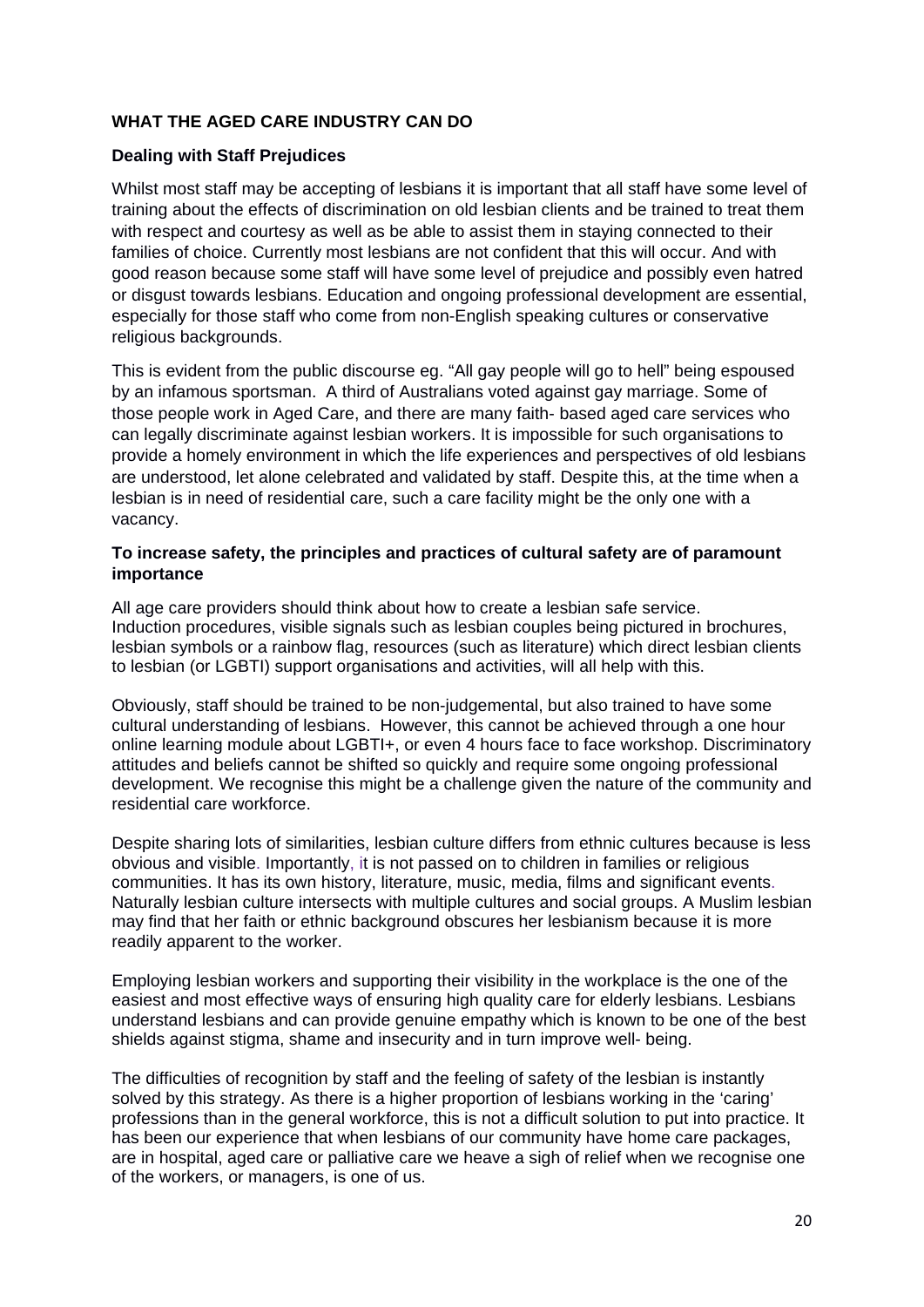This also applies to lesbian carers looking after their non-lesbian family members. It is far easier and more relaxing to be dealing with lesbian (or gay male) staff, workers and professionals. This is because carers also face prejudice and experience fear and wariness of being judged by clients, residents or their visitors, or being dismissed, especially in some faith- based services.

If the social climate keeps shifting towards more acceptance of lesbians and gays it would be ideal to create a register of lesbian or gay and lesbian friendly service providers and advertise them. The Silver Rainbow project of the National LGBTI Health Alliance would be well placed to provide this really vital information. Unfortunately, just 5 providers are listed for the whole of Australia and 2 of those links appear to be broken. Listing every organisation that has undertaken, or is currently undertaking the Rainbow tick accreditation would be hugely helpful. There also needs to be a section for specific recommendations and feedback.

One problem of course being that generally old people like to move into residential facilities near where they have been living, or near to family or friends and community. A specific facility or few facilities can only be in limited locations. But at least if these options are available, elders can decide if the benefit of a purpose-built facility is worth moving to a new location.

Providers currently must seek out and make themselves familiar with resources to enable lesbians, as much as possible, to continue to participate in their own community. e.g. a local lesbian book club, publications or coffee meet up. There is some availability of lesbian (or gay) volunteer community visitors and this should be accessed if possible. Higher levels of funding for CVS and tech based CVS for rural and regional areas would greatly improve the access to quality care for lesbians outside of major cities.

A lesbian is more likely to have a non-family carer, either a woman partner or a lesbian friend than a heterosexual woman. Providers should ensure that these carers are treated and involved in the same way a biological family member would be. Every lesbian has a right to have a non- family member as their primary carer and they should not be side lined when the elder loses mental capacity.

Though some lesbians might prefer lesbian, or women only, staff and attendants some (or most) will also feel somewhat safer with gay male staff, who also have a deeper understanding of their status as hidden or social 'outsiders' in a hetero-dominant world. And will be on side if any lesbophobic comments or behaviour happen. If an organisation is more obviously inclusive of differences in general, it will feel safer to lesbian clients.

In service provision, such as hair dressing, personal grooming, assistance with getting dressed and personal grooming, etc it should be noted that assumptions about personal appearance must never be made or enforced e.g. no pressure should be put on a 'butch' identifying lesbian to have a more 'feminine' mode of dressing or haircut. It is quite likely that if dementia or simply fear to assert one's identity sets in, carers may start imposing their own heterosexual cultural values on the lesbian. e.g. applying makeup to someone who has never used it, even though this may be conceived of as well intentioned. "Let's make you look nice." "Let's paint your nails." Of course, some lesbians may appreciate this kind of appearance grooming. To others it is abuse. Lesbians should have the right to refuse, and when they lose the ability to refuse, it is incumbent on the provider to make sure they are not imposed upon.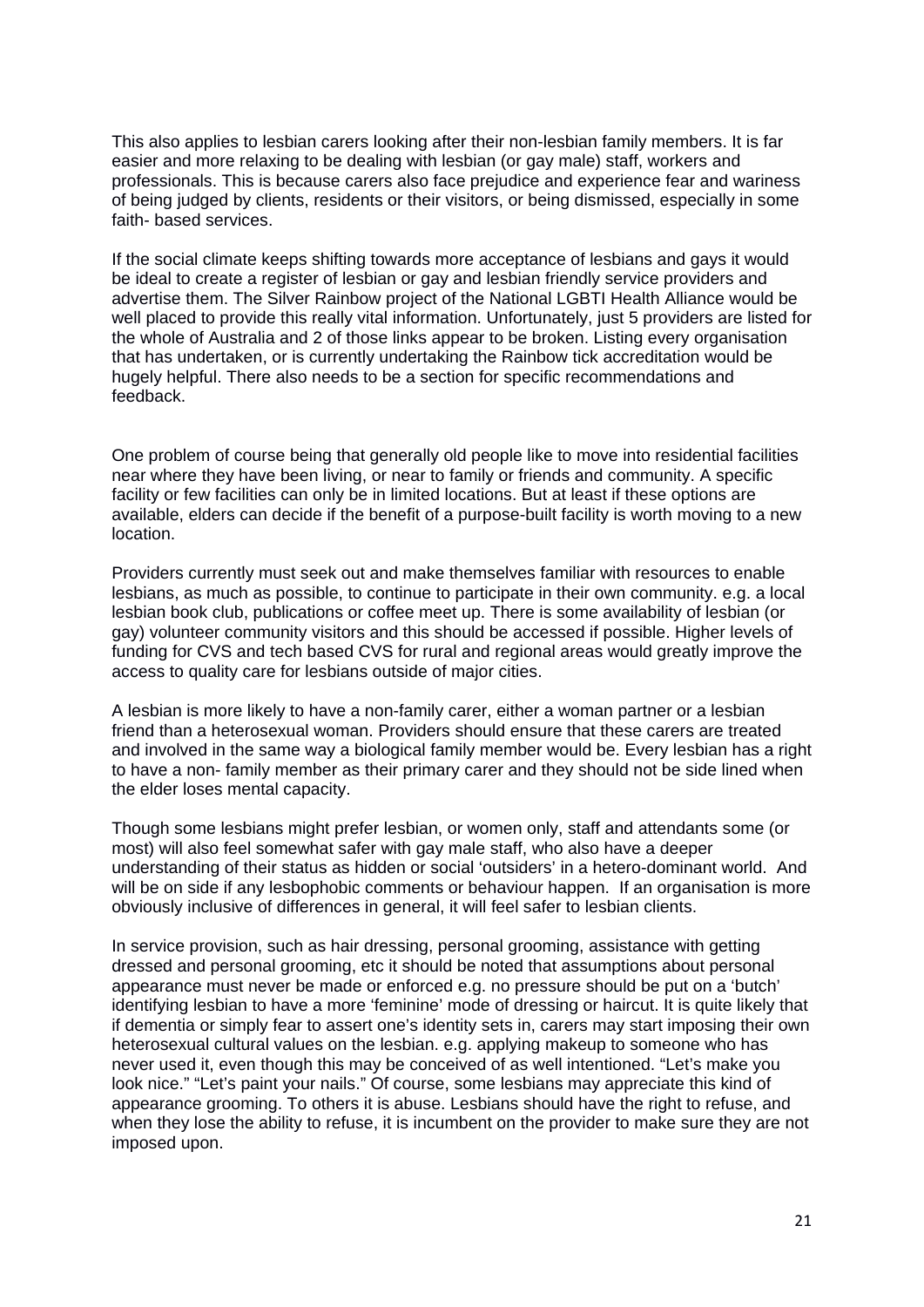#### **WHAT ARE OUR CONCERNS**

Faith-based organisations are still permitted to terminate the job of an employee who has a 'lifestyle' of which they disapprove. Since a very large number of Aged Care services are owned by religious institutions, lesbian staff have to be cautious about being 'out'. A climate of fear is created and lesbian clients/residents are less likely to be welcomed by 'out' staff.

It was only in 2013 that it became illegal for Aged Care providers run by faith-based organisations, to refuse accommodation or discriminate against LGBTI people. Up until then the exemptions that such organisations had for the Sex Discrimination Act permitted them to discriminate [7]. This level of state sanctioned prejudice is very recent and foremost in the minds and concerns of ageing lesbians. It really restricts the choices and options lesbians have (compared to heterosexual women) for receiving appropriate care in line with the goals of person- centred care and equitable access.

Matrix, despite our experience and proven record in aged care and support of older lesbians, is unfunded by government and therefore unable to employ staff, collect data, or adequately influence policy. We are a fiscally responsible and well accountable group, with a highly qualified management committee and a (volunteer) treasurer. We do not have any funds to employ paid lobbyists, submission writers or grant writers.

We get a small amount of funding from a local Council, Seniors Week Victoria and the rest of our funding comes from small membership fees, occasional donations and bequests. The bequests have so far been solely targeted for providing actual physical housing for older, disadvantaged lesbians.

We have out many unpaid hours into applying for numerous grants and asked for support from LGBTI organisations and government. Annually months of work have gone into applying for grants only to be rejected. For example; We have visited Ro Allen the Victorian Government Commissioner for Gender and Sexuality specifically to ask for government funding and been told we will get no support as long as we focus only on lesbian services. The Equality branch of the Victorian Government refused our application to the LGBTIQ Community Grants Program in June 2019. We have had similar experience with Gay and Lesbian Switchboard in Melbourne. There is no other voice or advocacy specifically for old lesbians in Australia. Matrix Guild is the sole voice. This could be compared the considerable level of funding and number of funded advocacy groups for others such as trans people.

It is crucial that substantial research be conducted in Australia to understand the significant factors and diversity which shape the specific needs of old lesbians. For aged care providers and policy makers, the unknown needs of old lesbians are likely to result in crucial needs remaining unmet and compromise the essentials of consumer‐directed care and the Aged Care Reform Strategy. By building comprehensive knowledge and critical analysis, old lesbians will indeed be able flourish throughout their old age. Matrix Guild is well placed to be involved in this research.

## **INNOVATIVE MODELS OF CARE AND GOOD MODELS OF DELIVERING CARE TO LESBIANS**

The most frequent and consistent finding of research here and overseas is that ageing lesbians see a lesbian only facility, an 'old dykes home' with lesbian staff, as the most desirable and safest form of aged care. This is related to a complex of issues including, a shared history and lesbian culture eg literature, music, film and social events; the significance of families of choice and community; the much higher rate of sexual abuse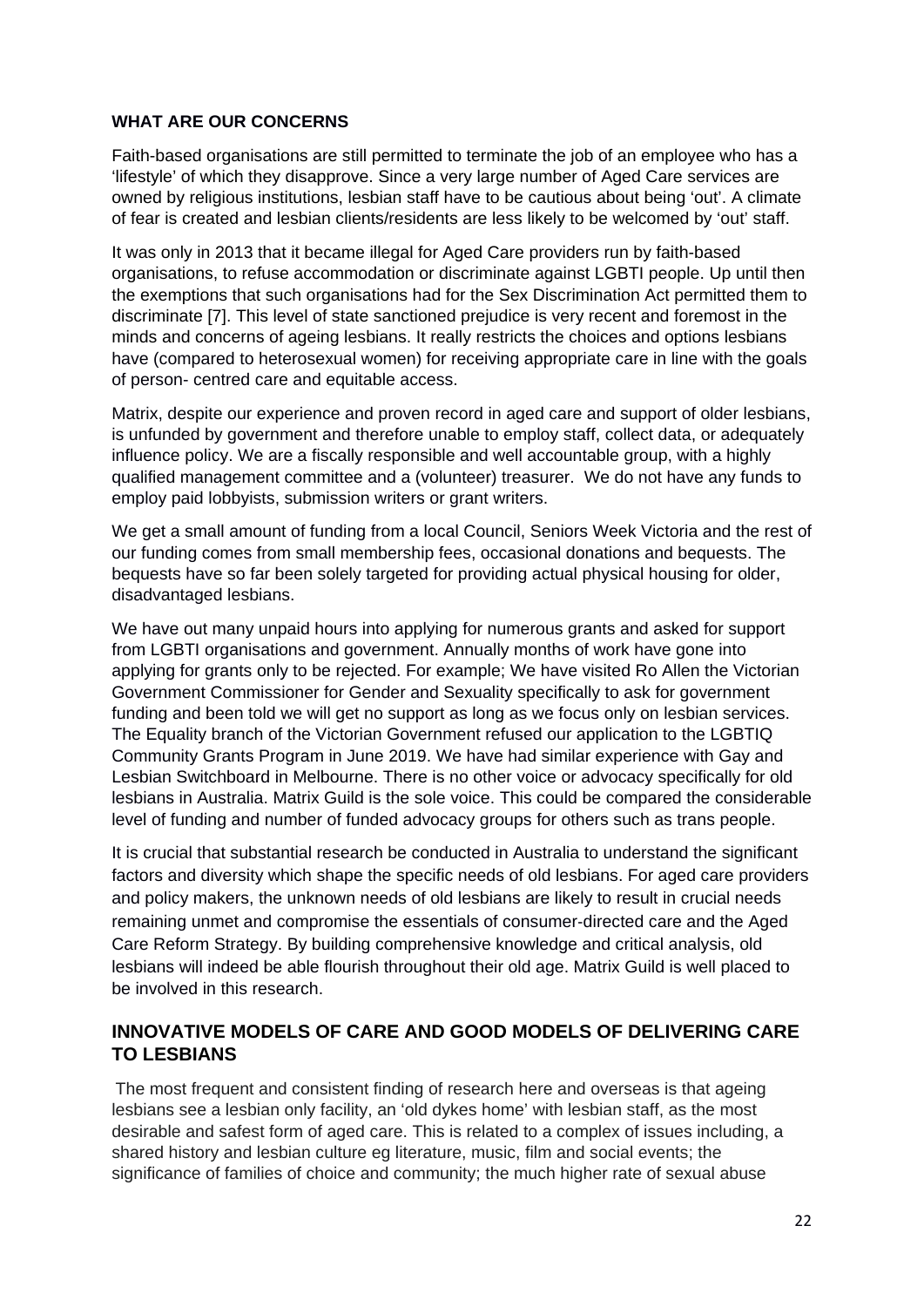experienced by lesbians compared to heterosexual women; an ongoing preference for female company; and a freedom to live a relaxed lifestyle without the need to hide core parts of themselves from heterosexual people or even family members.

Many lesbians have consistently and repeatedly expressed to Matrix (and other lesbian organisations) their strong desire for a lesbian only facility; "An Old Dykes Home". Songs, poems, skits and plays have been written on this theme. There is no doubt many lesbians would love this option or choice and can see no difference between the benefits derived from culturally specific facilities for other cultural groups and the benefits for lesbians.

There are plenty of instances of culturally specific aged care facilities being funded by the government: Italian, Muslim Lebanese, Christian Lebanese, Finnish, etc. Many of these are not for profit and use a model that has:

- on site independent living for anyone, regardless of age from that cultural community to provide for ageing in place
- supported accommodation using home care packages
- residential care
- specialist dementia care
- facilities, eg cafes, shops that the cultural community living off site come to use as a matter of course
- in built volunteering by community members.

Many lesbians would accept a Gay and Lesbian residential care facility, especially if there was a woman only section. This concept of a distinct and separate woman only area of a gay and lesbian facility has repeatedly been requested by lesbians when such facilities have been advertised, proposed or researched. Arcare, a private aged care provider is about to open a facility in Queensland, with 90 places, 60 of which are allocated LGBTI places and offers both permanent and dementia care. Government funding for specified places is an encouraging initiative and members of the regions LGBTI communities have been invited to participate via an advisory board. Despite the high entry and care costs which would exclude many lesbians, Arcare is in a position to develop a good model of quality, safe care for lesbians.

While Matrix Guild was formed with this goal in mind, it has so far proved outside of the financial and practical resources of the lesbian community. Also, possibly, because younger lesbians are not focussed on their future aged care needs and therefore not particularly interested in assisting towards this goal. Once lesbians reach the age/condition where they may need a residential facility, they have passed the stage when they have the energy to implement a complex organisational structure such as this.

Neither type of facility exists yet in Australia despite a number of concerted attempts to establish at least some gay and lesbian ones. Therefore, it is incumbent upon all providers to, at all times, operate with the cultural safety model of care, facility and service developed for CaLD communities, to ensure lesbians feel psychologically comfortable and receive high quality care.

Whilst the model used to establish the facilities for CaLD groups, is the ideal model for lesbians and would be most welcome, there are several low- cost options. These include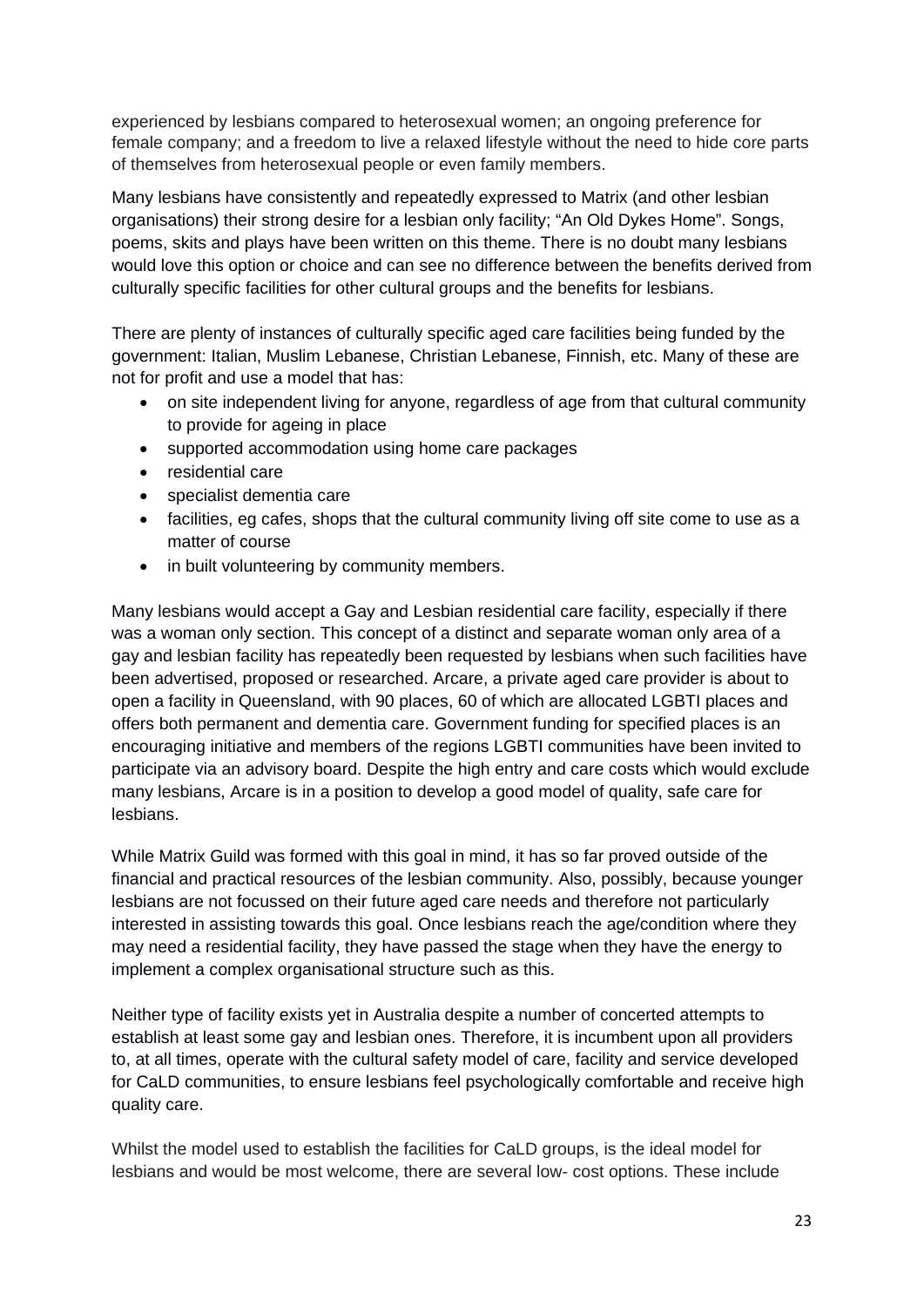accommodation clustering that could be implemented promptly by some larger organisations to create a few culturally specific choices for lesbians. This has the advantage of also providing the staff with options about working in lesbian residents.

Other good strategies include:

- lesbian care staff and managers being visible as lesbians in the workplace
- advertising that lesbians are welcome to apply for positions with the organisation.
- establishing a public rating/review site with a category where consumers can see comments about quality of care for lesbians

However, the right of faith- based organisations to legally refuse or terminate employment of lesbians and gay men, negatively impacts on this as an effective system wide strategy and in doing so significantly restricts the number of choices (i.e. access) available to lesbians (compared to heterosexual women) when seeking culturally appropriate and client- directed care.

# **RECOMMENDATIONS**

We propose the following recommendations for inclusion in the final report

#### **Our Three Key recommendations are:**

1) Greater recognition in government policy, funding and training be given to lesbians as a distinct cultural group with specific unmet needs, that are different from the other GBTIQA groups.

2) To improve the quality of care and options for lesbians, facilitate the establishment of at least one lesbian only residential care setting in each major city based on cultural safety models used in CaLD ageing services. This could be achieved via ACAR (Aged Care Approvals Round)

3) Establish an accessible and regularly updated review/feedback website of aged care services, so that lesbians know their best options for lesbian friendly care and can avoid providers who have failed to take steps to provide high quality service and care for lesbians.

#### **Suggestions For Further Action:**

- **1.** Greater recognition be given to lesbians as a cultural group distinct from other LGBTIQA groups in government consultations and publications
- **2.** Fund standalone lesbian organisations to educate aged care providers on lesbians
- **3.** Require Aged Care providers to recognise, document and work to minimise discrimination against lesbians, via direct consultation with older lesbians and the quality audit mechanism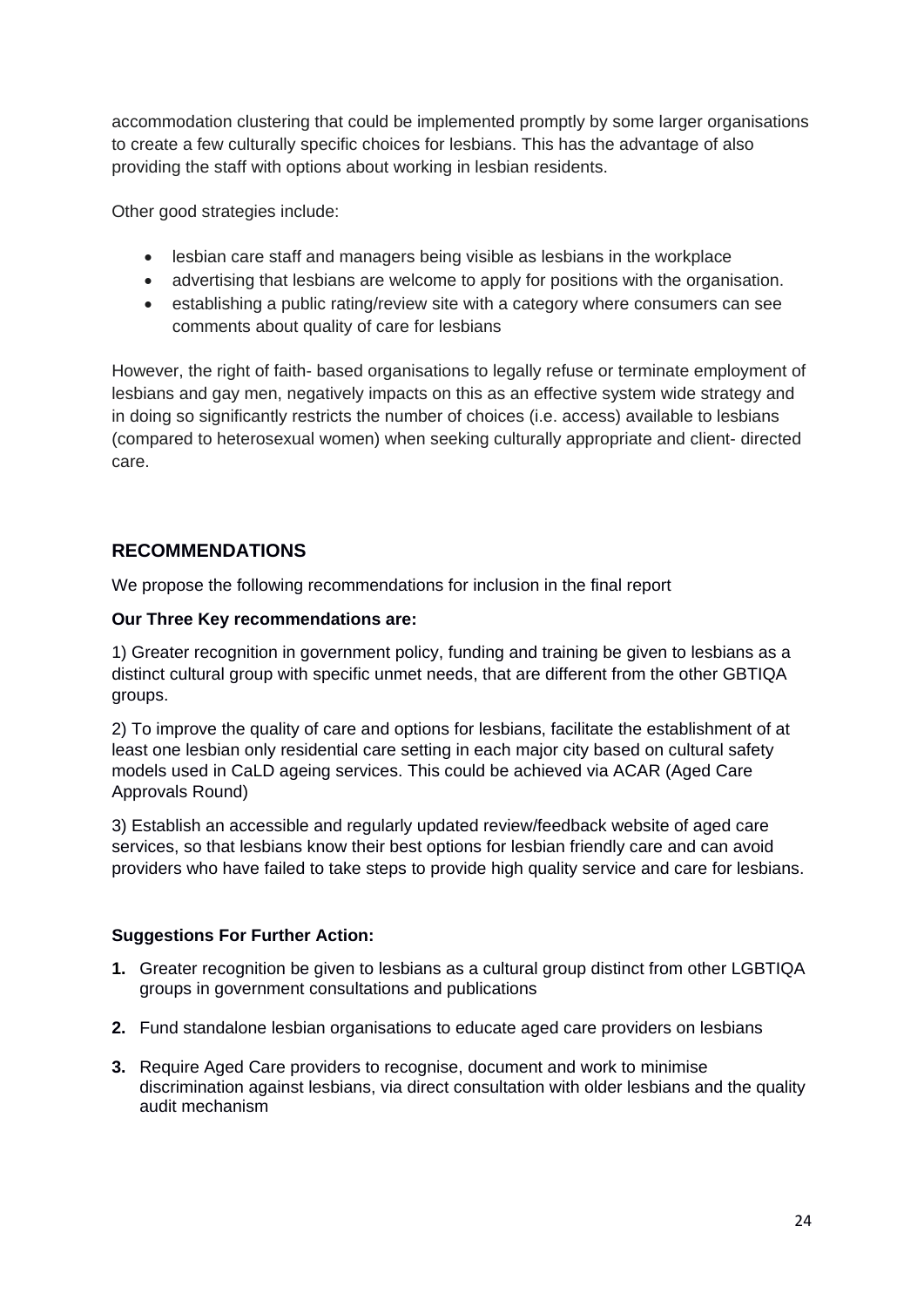- **4.** Introduce reporting mechanisms when funding LGBTI peak organisations working on ageing issues to eliminate discrimination against lesbians and/or minimising lesbian experiences and knowledge.
- **5.** Government calls for expressions of interest and applications for funding, to demonstrate an equitable distribution of funds to lesbian specific issues, concerns and priorities, as well as the steps taken to ensure lesbian visibility in the projects and within the organisations themselves.
- **6.** Require LGBTI providers of services or training to genuinely consult and include older lesbians who may not share queer perspectives and culture.
- **7.** Adequately fund the writing and distribution of, training manuals/videos/training programs etc with specifically lesbian content rather than general and generic LGBTI.
- **8.** Providers should be sanctioned by government if they do not take measures to provide lesbians with safe and friendly care. Funding should be made dependent on this provision.
- **9.** Adjust the My Aged Care website filter for LGBTI so it better identifies those services that have **demonstrated capacity** to meet the needs of LGBTI communities.
- **10.** Provide resources to OPAN to enable them to provide lesbian advocates and continuity of support by the advocate after first contact.
- **11.** Determine why there has been relatively low levels of uptake for the Rainbow Tick accreditation and instigate a review of the material so it to better represents and educates about older lesbians.
- **12.** Encourage LGBTI organisations to address their ageism and evaluate the extent to which their language use is really appropriate for elders.
- **13.** Government to adequately fund Matrix Guild Vic and other older lesbian specific organisations so that they can better work for and with older lesbians and represent older lesbians. Relying solely on the labour of volunteer women is unsustainable.
- **14.** Encourage and support lesbian staff visibility in aged care organisations, via the Quality Audit mechanism.
- **15.** Continue to provide training to the aged care sector but ensure it includes information and activities about *specifically lesbian* historical experiences, discriminations and culture (including language) and how these are very different to gay men bisexual, trans and intersex people. Consider focussing on clusters or hubs of lesbian friendly services rather than a system wide approach which has included organisations with faith-based objections to lesbians.
- **16.** Monitor lesbian wishes for female carers and women only rooms/wards/etc by examining service policies and speaking with staff via Quality Audits.
- **17.** Ensure aged care services have policies and processes in place that protect and afford the full rights of primary carers who are same sex partners or trusted lesbian friends.